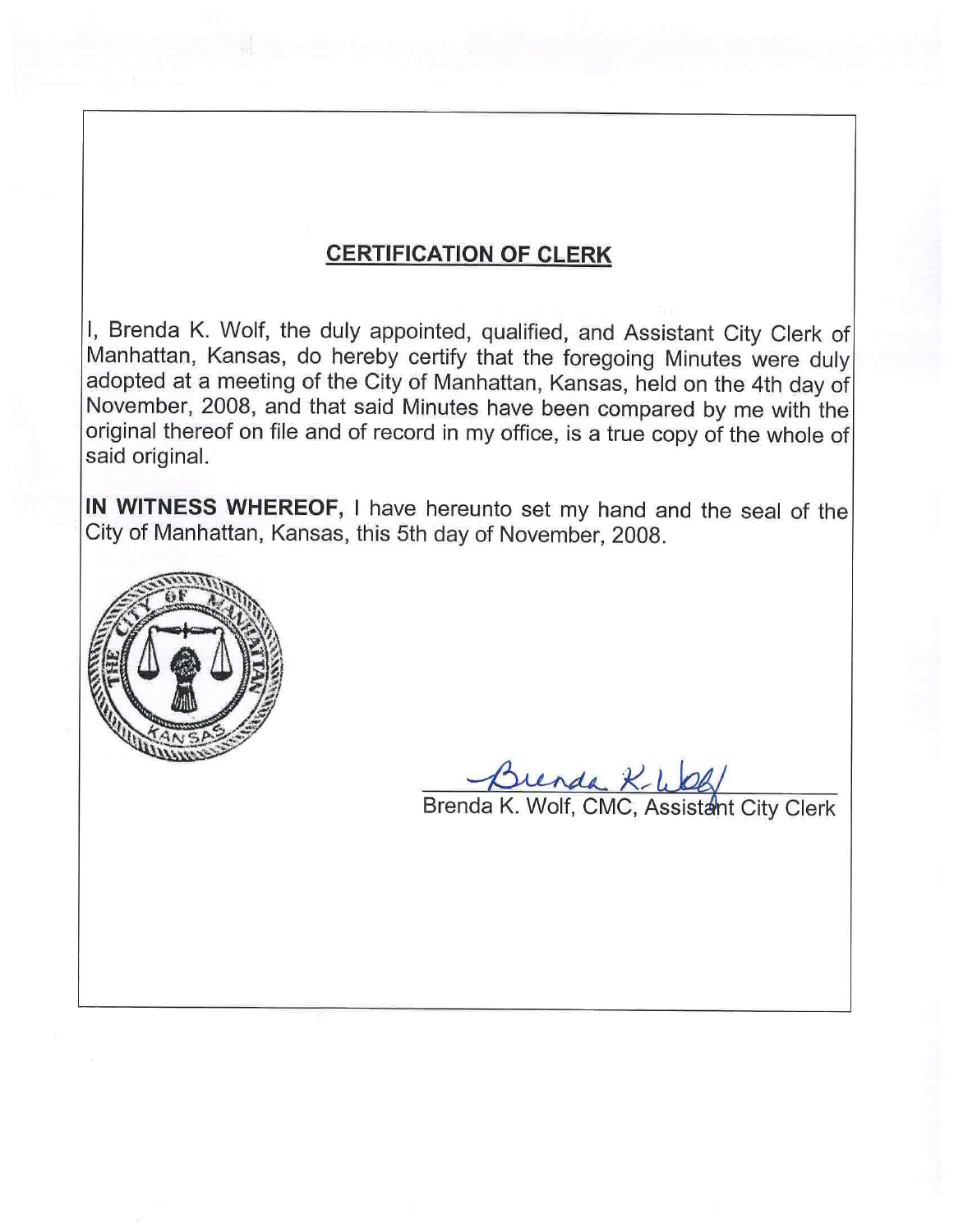

# *MINUTES SPECIAL CITY COMMISSION MEETING TUESDAY, OCTOBER 14, 2008 7:00 P.M.*

The Special Meeting of the City Commission was held at 7:00 p.m. in the City Commission Room. Mayor Mark J. Hatesohl and Commissioners Bob Strawn, Bruce Snead, James E. Sherow, and Tom Phillips were present. Also present were the City Manager Ron R. Fehr, Assistant City Manager Jason Hilgers, Assistant City Manager Lauren Palmer, City Attorney Bill Frost, City Clerk Gary S. Fees, 9 staff, and approximately 48 interested citizens.

### PLEDGE OF ALLEGIANCE

College Hill 4-H led the Commission in the Pledge of Allegiance.

### PROCLAMATIONS

Mayor Hatesohl proclaimed *National 4-H Week*. Jessica Hatesohl, Secretary, Riley County 4-H Junior Council, and members of the Riley County 4-H Club were present to receive the proclamation.

Mayor Hatesohl proclaimed October 2008, *National Arts and Humanities Month*. Karen McCulloh, Chair, Manhattan Area Arts and Humanities Coalition, and community members representing various organizations and businesses, including Marolyn Caldwell, Dennis Toll, Nora Lewis, Lorne Render, Marla Day, Linda Teener, Jeff Levin, Barbara Nelson, Cheryl Collins, Stormy Kennedy, George Kennedy, Allie Lousch, Evan Tuttle, Peter Ells, and Scott Schumacher were present to receive the proclamation.

### PUBLIC COMMENTS

Mayor Hatesohl opened the public comments.

Jeff Levin, 3704 Everett Drive, representing Citizen's for Reasonable Ordinances, informed the Commission that he was here to inform the public that there is an alternative ordinance to the proposed smoking ordinance on the November 4, 2008, ballot and encouraged citizens to research and educate themselves on the issues and to vote on November 4, 2008.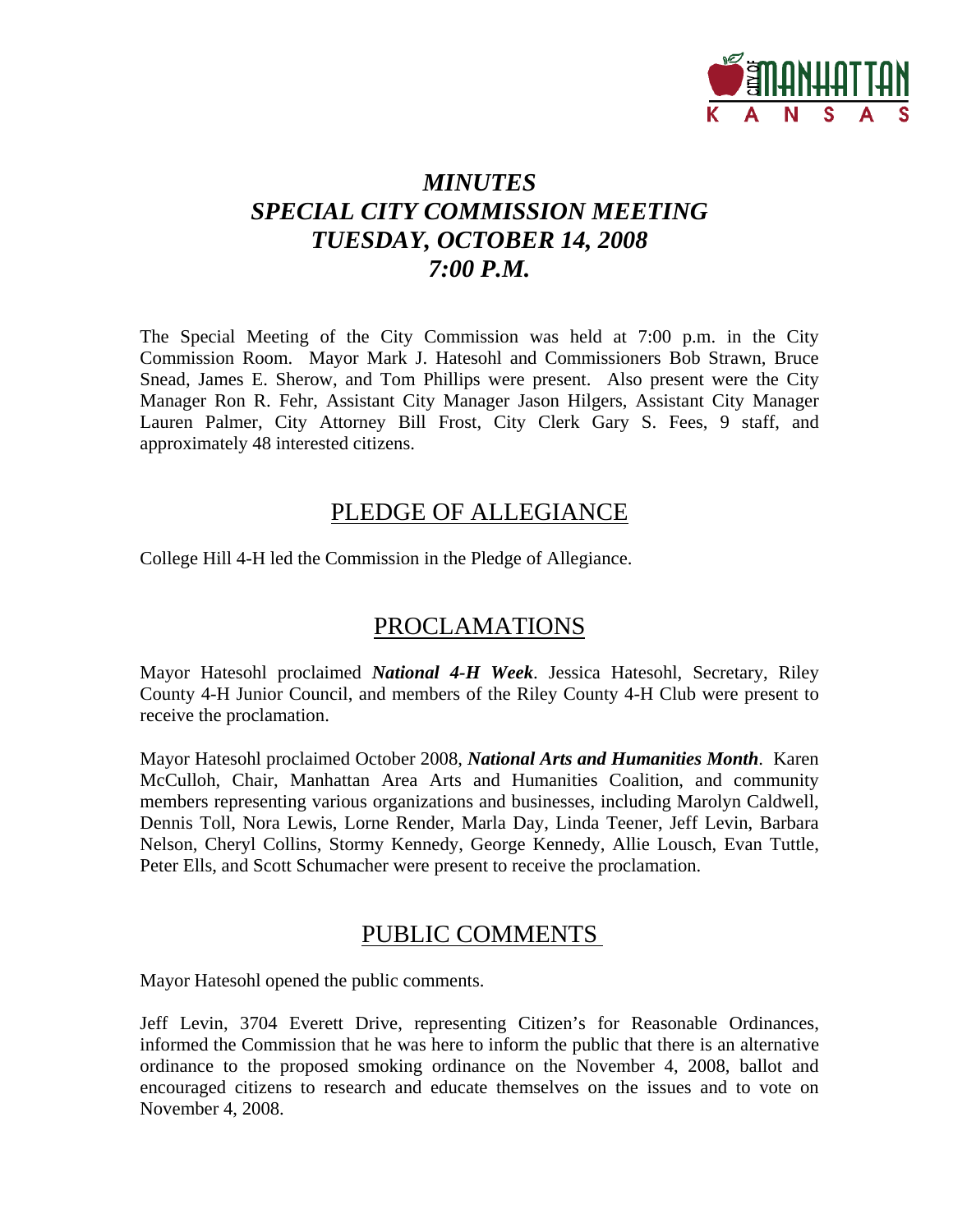## PUBLIC COMMENTS *(CONTINUED)*

Hearing no other comments, Mayor Hatesohl closed the public comments.

## COMMISSIONER COMMENTS

Commissioner Sherow provided comments regarding the passing of Mary Don Peterson and praised her exceptional work as an active and respectful citizen; neighborhood leader; community, church and faculty member; and as a respected and caring friend. He stated that her loss leaves a significant void in our community.

Jason Hilgers, Assistant City Manager, echoed the comments of Commissioner Sherow and stated that Mary Don Peterson was a unique and endearing person to work with and that City Administration held her in high regard.

# CONSENT AGENDA

(\* denotes those items discussed)

### **MINUTES**

The Commission approved the minutes of the Regular City Commission Meeting held Tuesday, September 16, 2008.

### **CLAIMS REGISTER NO. 2591**

The Commission approved Claims Register No. 2591 authorizing and approving the payment of claims from September 10, 2008, to October 7, 2008, in the amount of \$4,794,683.00.

### **LICENSE – CEREAL MALT BEVERAGE**

The Commission approved a Cereal Malt Beverage License for calendar year 2008 for Porter's Bar and Grill, 706 North Manhattan Avenue.

#### **ORDINANCE NO. 6726 – INSTALL – MANHATTAN CATHOLIC SCHOOL ZONE**

The Commission approved Ordinance No. 6726 establishing the installation of two (2) new school zones in the 700 blocks of Pierre Street and Colorado Street with designated times of 7:15 a.m. to 8:15 a.m. and 2:30 p.m. to 3:30 p.m.

### **FIRST READING – 2008 STANDARD TRAFFIC ORDINANCE**

The Commission approved first reading of an ordinance incorporating by reference the Standard Traffic Ordinance for Kansas Cities, Edition of 2008.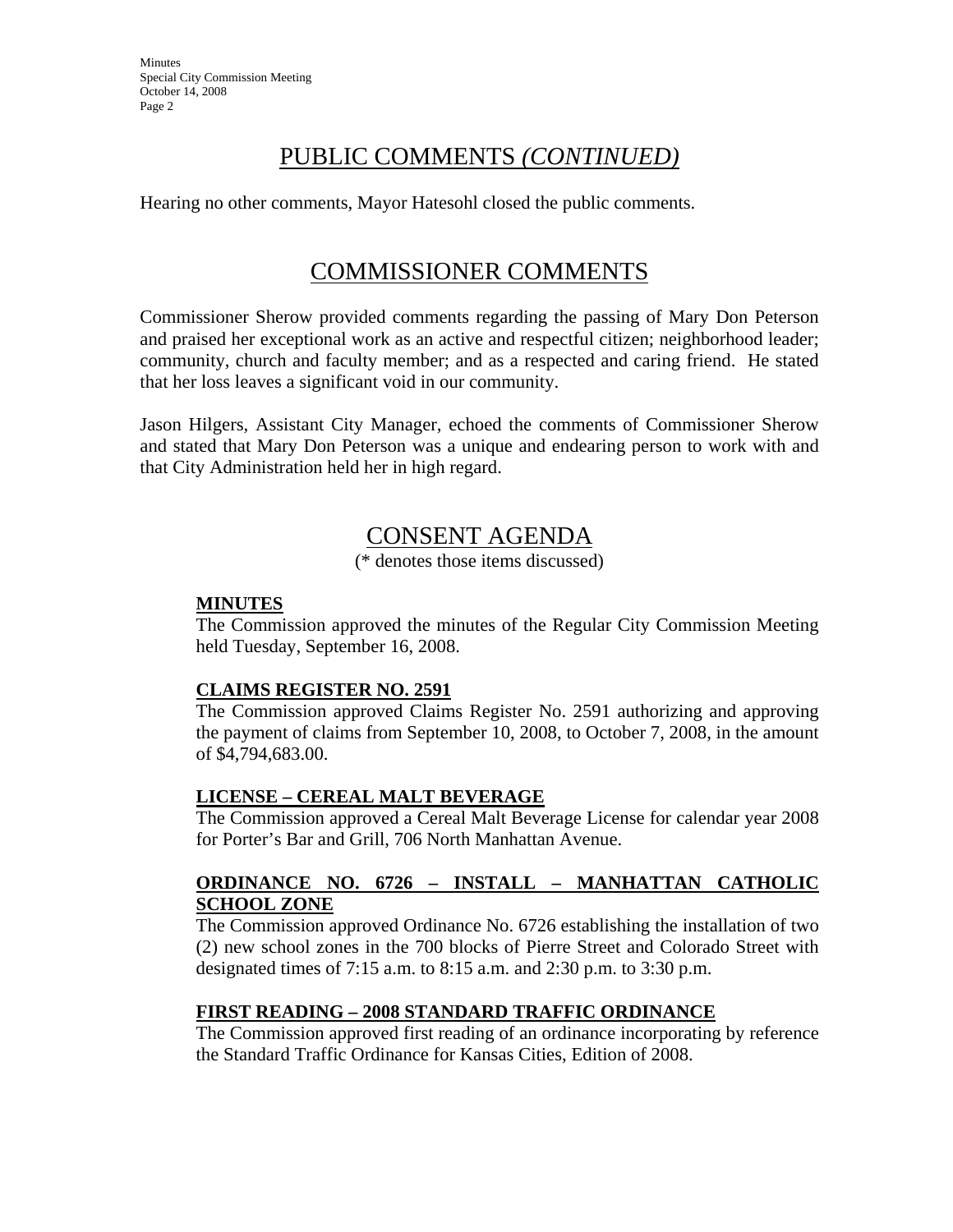### **\* FIRST READING – AMEND – UNLAWFUL HOSTING OF MINORS**

Commissioner Snead requested that this item be moved to the end of the General Agenda.

### **FIRST READING – RENAME – HAWTHORNE TERRACE TO HAWTHORNE WOODS TERRACE; HAWTHORNE CIRCLE TO HAWTHORNE WOODS CIRCLE**

The Commission approved first reading of an ordinance renaming Hawthorne Terrace to Hawthorne Woods Terrace; and Hawthorne Circle to Hawthorne Woods Circle, both streets being located in Hawthorne Woods Addition, approximately 115 feet west of the intersection of Gary Avenue and Churchill Street.

### **FIRST READING – AMEND – AIRPORT ADVISORY BOARD COMPOSITION**

The Commission approved first reading of an ordinance amending the composition of the Airport Advisory Board to include a position representing Pottawatomie County.

**\* RESOLUTION NO. 101408-A – BARTON PLACE ADDITION, UNIT TWO – STREET AND STORMWATER IMPROVEMENTS (ST0620)**

Ron Fehr, City Manager, provided additional information on the item and responded to questions from the Commission.

Bill Frost, City Attorney, provided clarification on the petition and item.

The Commission found the petition sufficient and approved Resolution No. 101408-A, finding the project advisable and authorizing construction for Barton Place Addition, Unit Two, Street and Stormwater Improvements (ST0620).

### **AGREEMENT – ENGINEERING SERVICES – BARTON PLACE ADDITION, UNIT TWO – STREET AND STORMWATER IMPROVEMENTS (ST0620)**

The Commission authorized the Mayor and City Clerk to execute an agreement with Schwab-Eaton, P.A., of Manhattan, Kansas, to perform engineering services for Barton Place Addition, Unit Two, Street and Stormwater Improvements (ST0620).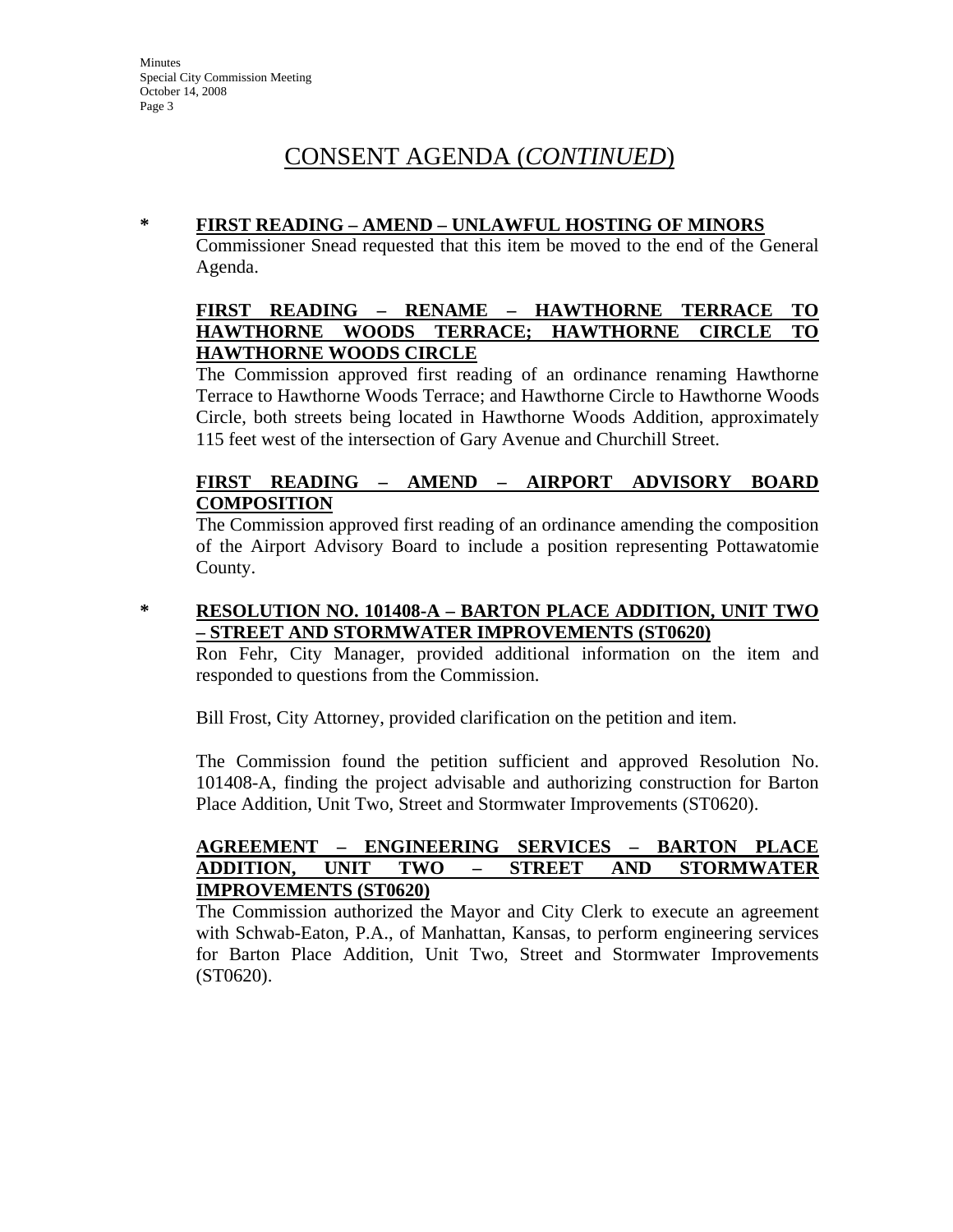### **FINAL PLAT – BARTON PLACE ADDITION, UNIT TWO**

The Commission accepted the easements and rights-of-way, as shown on the Final Plat of Barton Place Addition, Unit Two, generally located south of Wildcat Creek along the future extension of Wreath Avenue, and generally 950 feet west of that portion of Amherst Avenue located in the Miller Ranch subdivision, approved by the Planning Board on June 2, 2008, based on conformance with the Manhattan Urban Area Subdivision Regulations.

### **RESTRICTIVE COVENANT – BARTON LAKE**

The Commission authorized the Mayor and City Clerk to execute the Agreement regarding ongoing maintenance of Barton Lake, and installation, maintenance, or repair of grinder pumps, or similar equipment.

### **\* NEGOTIATE CONTRACT - AIRPORT ARCHITECTURAL, ENGINEERING, AND PLANNING CONSULTANT**

Ron Fehr, City Manager, and Peter Van Kuren, Airport Director, responded to questions from the Commission and provided additional information on the terms of the contract.

The Commission accepted the Airport Architectural, Engineering, and Planning Consultant Selection Committee's recommendation and authorized City Administration to negotiate a contract with HWS Consulting Group, Inc., of Manhattan, Kansas, for a five-year (2008-2013) airport architectural, engineering, and planning agreement.

### **NEGOTIATE CONTRACT - -MANHATTAN ARCHEOLOGICAL SURVEY AND REPORT**

The Commission approved the selection of the Department of Sociology, Anthropology, and Social Work at Kansas State University for the Archeological Survey Project and authorized City Administration to negotiate a contract for professional services.

### **AWARD CONTRACT – 1600 BLOCK ALLEY BETWEEN PIERRE STREET AND HOUSTON STREET (ST0801)**

The Commission accepted the Engineer's Estimate in the amount of \$48,954.00 and awarded a construction contract in the amount of \$45,504.00 to Larson Construction, Inc., of Manhattan, Kansas, for the 1600 Block Alley between Pierre Street and Houston Street (ST0801).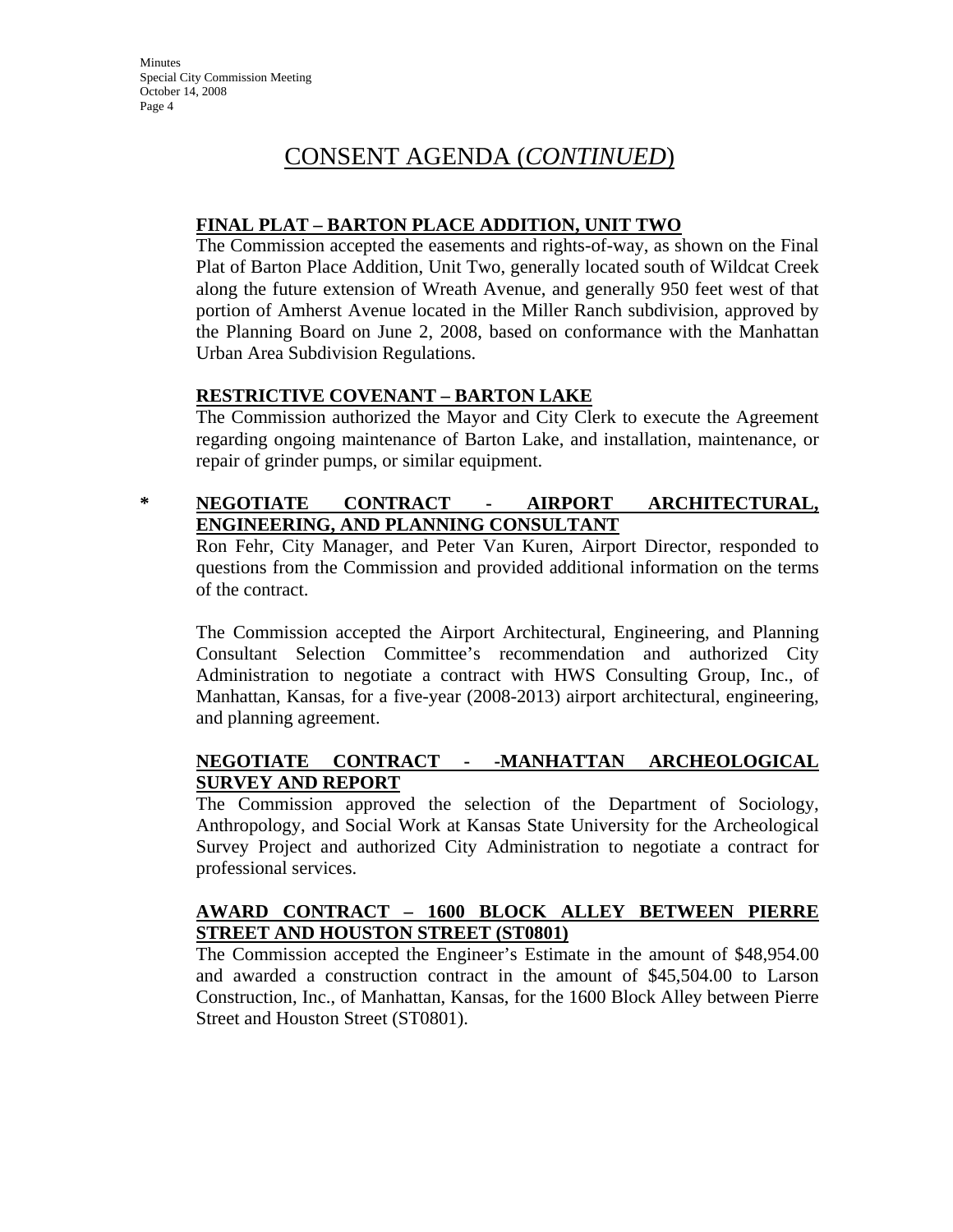### **AWARD CONTRACT – SILO TOWNHOMES ADDITION - SANITARY SEWER (SS0803), WATER (WA0802), AND STREET (ST0808) IMPROVEMENTS**

The Commission accepted the Engineer's Estimate in the amount of \$168,437.25 and awarded a construction contract in the amount of \$164,669.00 to Larson Construction, Inc., of Manhattan, Kansas, for the Silo Townhomes Addition Sanitary Sewer (SS0803), Water (WA0802), and Street (ST0808) Improvements.

### **\* AWARD CONTRACT – K-18 AND MILLER PARKWAY/DAVIS DRIVE INTERSECTION(ST0713)**

Ron Fehr, City Manager, answered questions from the Commission and provided additional background information on the item.

The Commission accepted the Engineer's Estimate in the amount of \$303,500.00; reject all bids; accepted the negotiated price; and awarded a construction contract in the amount of \$303,445.00 to J. Warren, Co., of Topeka, Kansas, for the K -18 and Miller Parkway/Davis Drive Intersection (ST0713).

### **AGREEMENT – ENGINEERING SERVICES – K-18 AND MILLER PARKWAY/DAVIS DRIVE INTERSECTION (ST0713)**

The Commission authorized the Mayor and City Clerk to execute a Construction Engineering Agreement with Schwab-Eaton, of Manhattan, Kansas, for the K-18 and Miller Parkway/Davis Drive Intersection (ST0713).

### **RESOLUTION NO. 101408-B – GENERAL OBLIGATION BONDS – K-18 AND MILLER PARKWAY/DAVIS DRIVE INTERSECTION (ST0713)**

The Commission approved Resolution No. 101408-B authorizing financing in an amount not to exceed \$550,000.00 in General Obligation Bonds for the K-18 and Miller Parkway/Davis Drive Intersection (ST0713).

### **AWARD CONTRACT – K-18 AND MILLER PARKWAY/DAVIS DRIVE TRAFFIC SIGNAL(ST0713)**

The Commission awarded a contract in the amount of \$31,566.00 to Mid American Signal, of Kansas City, Kansas, for K-18 and Miller Parkway/Davis Drive traffic signal equipment (ST0713).

### **AWARD CONTRACT – SUNRISE CEMETERY GRADING PROJECT (CPX96P)**

The Commission accepted the Engineer's Estimate in the amount of \$140,441.00 and awarded a contract in the amount of \$67,082.15 to Bayer Construction, of Manhattan, Kansas, for the Sunrise Cemetery Grading Project (CPX96P).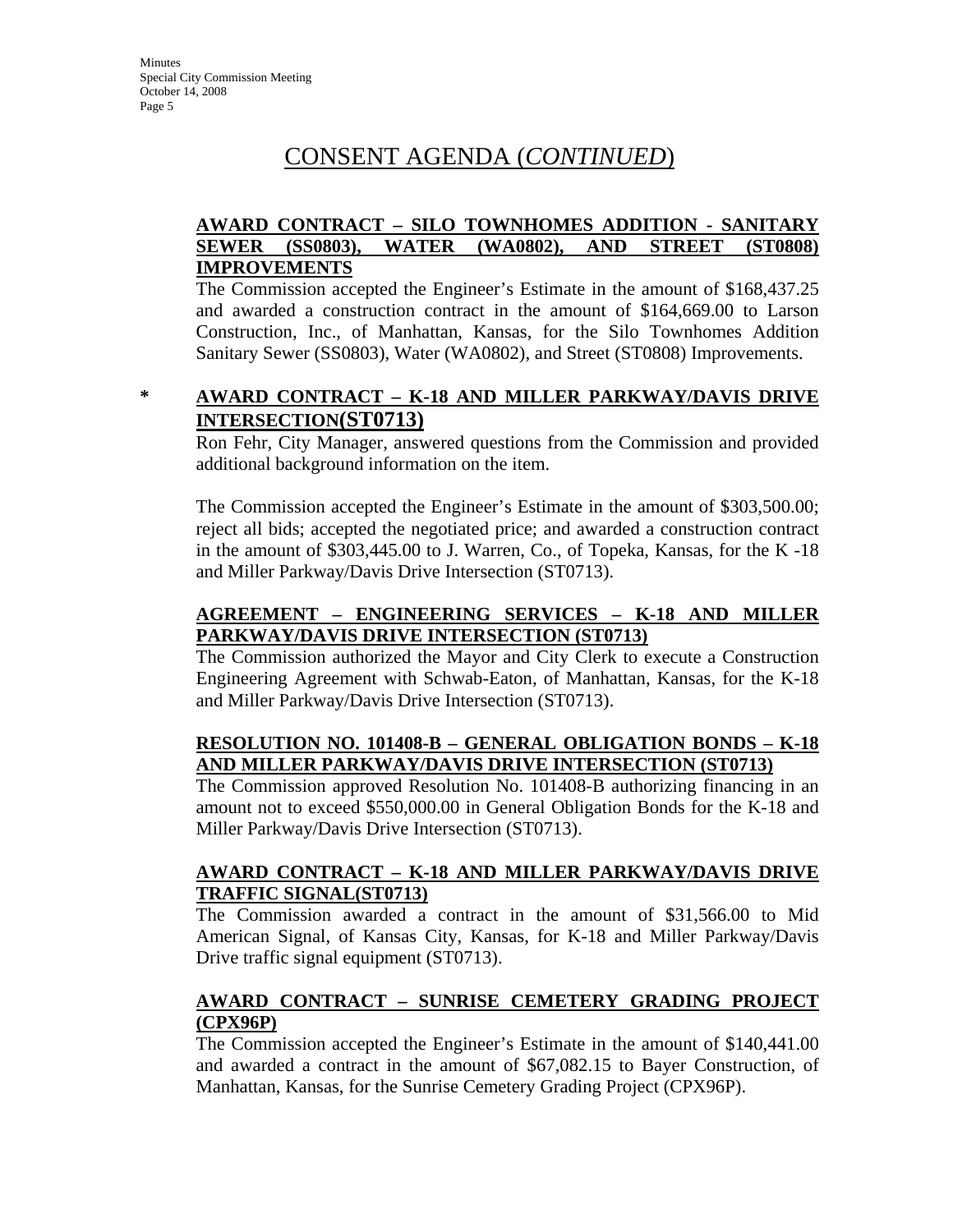### **RESOLUTION NO. 101408-C – ISSUE TEMPORARY NOTES – SUNRISE CEMETERY GRADING PROJECT (CPX96P)**

The Commission approved Resolution No. 101408-C authorizing the issuance of temporary notes to finance the Sunrise Cemetery Grading Project (CPX96P) over a four-year period of time.

### **CHANGE ORDER NO. 1-FINAL – NEW AND PARALLEL WATER LINES AND PRESSURE-REDUCING VALVES (WA0506)**

The Commission approved Change Order No. 1-Final for the New and Parallel Water Lines and Pressure-Reducing Valves (WA0506), resulting in a net decrease in the amount of \$88,152.24 (-8.36%) to the contract with Underground Developers, Inc., of Sioux Falls, South Dakota.

### **\* PURCHASE - TRAFFIC SIGNAL EQUIPMENT - KANSAS DEPARTMENT OF TRANSPORTATION INTELLIGENT TRANSPORTATION SYSTEMS (ITS) - TRAFFIC SIGNAL COORDINATION - FORT RILEY BOULEVARD (K-18) (EAST POYNTZ AVENUE/MANHATTAN TOWN CENTER ENTRANCE INTERSECTION TO RICHARDS DRIVE INTERSECTION) (ST0814)**

Ron Fehr, City Manager, provided additional information on the item.

Rob Ott, City Engineer, responded to questions from the Commission regarding compatibility with the components, project budget, and coordination of signals on Fort Riley Boulevard.

The Commission authorized the City Administration to purchase traffic signal equipment for the KDOT ITS Traffic Signal Coordination from Manhattan Town Center Mall entrance to Richards Drive Intersection (ST0814) from Gades Sales Corporation, Inc., of Wichita, Kansas, not to exceed \$95,000.00.

### **AWARD – LUD FISER SPORTS COMPLEX – RED FIELD - FENCE REPLACEMENT (CP710P)**

The Commission authorized City Administration to accept the low quote in the amount of \$10,945.00 from Bella Fence Company, of Junction City, Kansas, for fencing replacement and mow strip installation on the Cico Park Red Field.

### **AWARD – LUD FISER SPORTS COMPLEX – PLUTO FIELD (CP710P)**

The Commission accepted the low quote from J.P. Enterprise, of Wamego, Kansas, in the amount of \$13,487.00 for fencing fabric replacement and mow strip installation on Cico Park Pluto Field.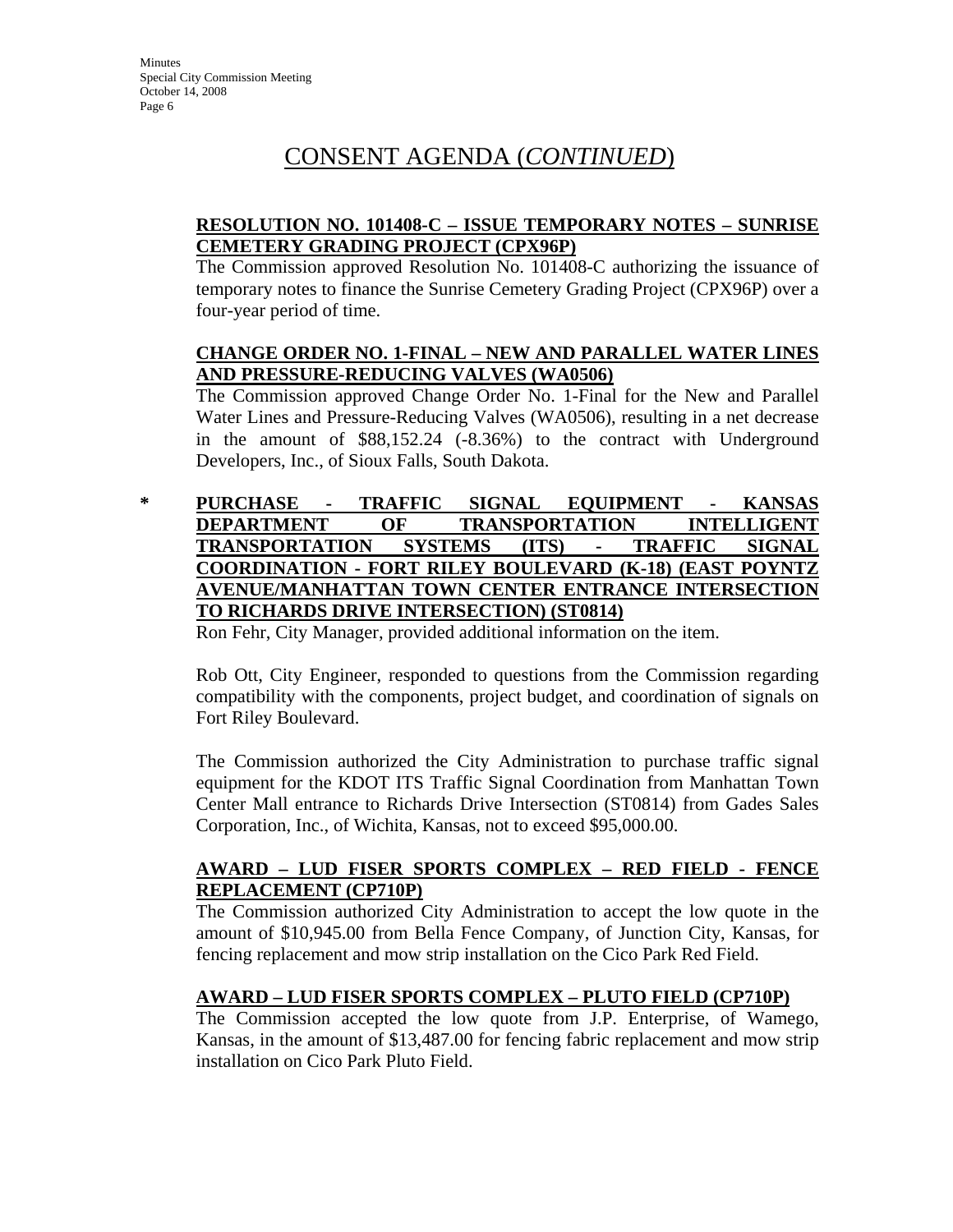#### **SETTLEMENT AGREEMENT – ART CRAFT PRINTERS AND DESIGN, INC.**

The Commission authorized the Mayor to execute the Settlement Agreement with Art Craft Printers and Design, Inc., located at 339, 343, and 347 Colorado Street, in the South End Redevelopment District.

### **NEIGHBORHOOD GRANT REVIEW COMMITTEE - REVISED AND SUPPLEMENTAL FUNDING RECOMMENDATIONS**

The Commission approved the Neighborhood Grant Review Committee's Revised and Supplementary Grant funding recommendations. *(See Attachment No. 1)*

### **BOARD APPOINTMENT**

The Commission approved the appointment of Ed Klimek, 2928 Gary Avenue, to a three-year term on the Partner City Advisory Committee. Mr. Klimek's term begins immediately, and will expire August 31, 2011.

After discussion, Commissioner Snead moved to approve the consent agenda, as amended, with Item F, *First Reading – Amend – Unlawful Hosting of Minors*, moved to the end of the General Agenda. Commissioner Sherow seconded the motion. On a roll call vote, motion carried 5-0.

# GENERAL AGENDA

### **FIRST READING – REZONE - PENNY'S CONCRETE**

Eric Cattell, Assistant Director for Planning, presented the item. He then answered questions from the Commission.

Rob Ott, City Engineer, responded to questions from the Commission.

David Hoover, President, Penny's Concrete, provided background information about the company and the facility that would be built in Manhattan. He stated reasons for the site chosen and informed the Commission that he was looking forward to serving the Manhattan community and would provide good-paying jobs with strong benefits. He then responded to questions from the Commission regarding landscaping and screening.

Rob Ott, City Engineer, provided additional information about Eureka Drive.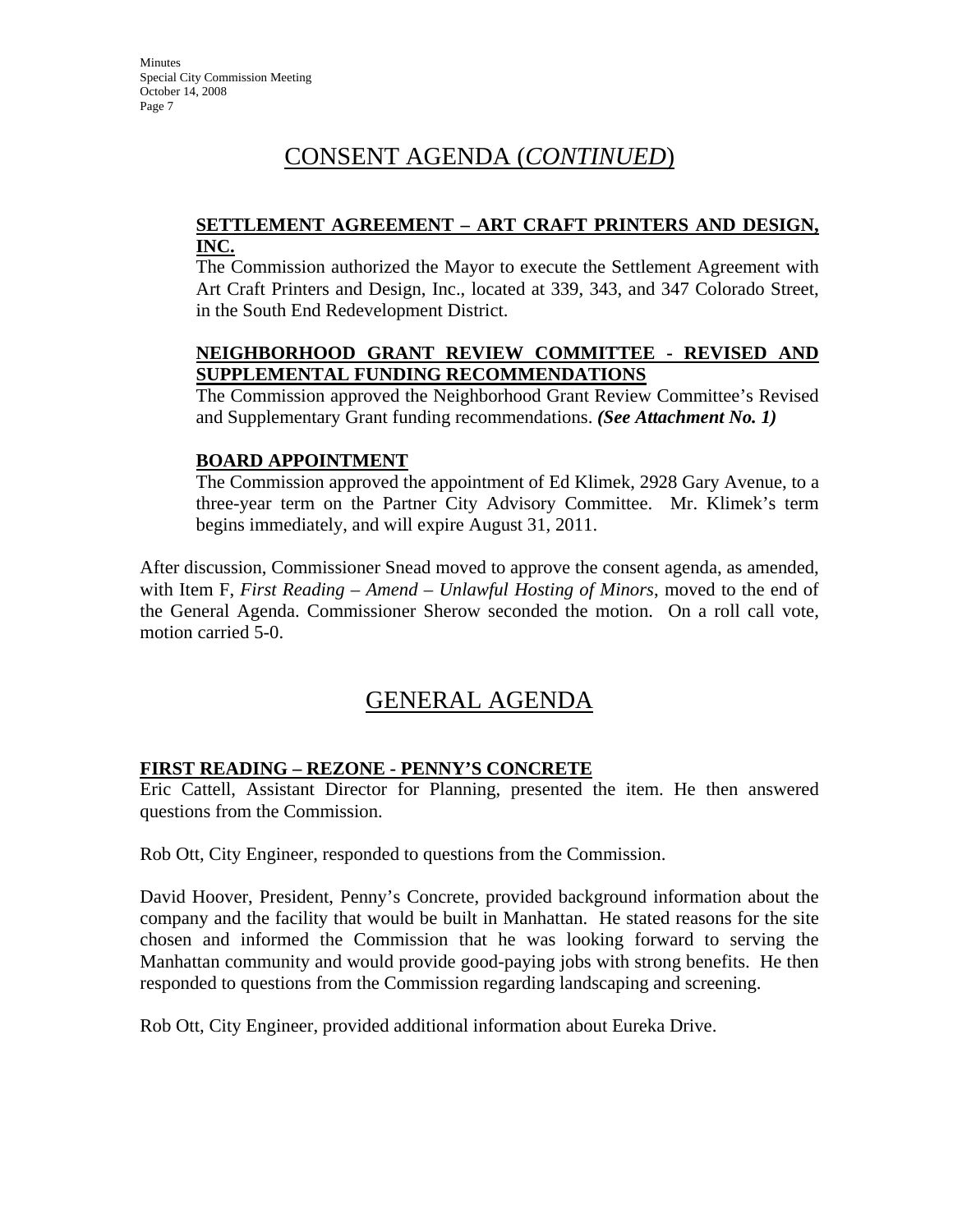# GENERAL AGENDA (*CONTINUED*)

### **FIRST READING – REZONE - PENNY'S CONCRETE** *(CONTINUED)*

After discussion, Commissioner Snead moved to approve first reading of an ordinance rezoning Penny's Concrete, generally located south of the eastern intersection of Eureka Drive and Eureka Terrace, from C-6, Heavy Commercial District with AO, Airport Overlay District, to PUD, Industrial Planned Unit Development District with AO, Airport Overlay District, based on the findings in the Staff Report *(See Attachment No. 2)*, with the nine conditions, as modified by the Manhattan Urban Area Planning Board. Commissioner Phillips seconded the motion. On a roll call vote, motion carried 5-0.

### **PUBLIC HEARING - AGGIEVILLE AND DOWNTOWN BUSINESS IMPROVEMENT DISTRICT ORDINANCES**

Karen Davis, Director of Community Development, presented the item.

Mayor Hatesohl opened the public hearing.

Hearing no comments, Mayor Hatesohl closed the public hearing.

### **FIRST READING - AGGIEVILLE AND DOWNTOWN BUSINESS IMPROVEMENT DISTRICT ORDINANCES**

After discussion, Commissioner Sherow moved to approve first reading of an ordinance continuing the establishment of a Downtown Business Improvement District, amending the boundaries and levying Business Improvement Service Fees, for the year 2009, on businesses located within the District, and approve first reading of an ordinance continuing the establishment of an Aggieville Business Improvement District and levying Business Improvement Service Fees, for the year 2009, on businesses located within the District. Commissioner Snead seconded the motion. On a roll call vote, motion carried 5-0.

### **PUBLIC HEARING – EXPAND - NORTH TRANSPORTATION DEVELOPMENT DISTRICT**

Jason Hilgers, Assistant City Manager, presented the item and answered questions from the Commission.

Mayor Hatesohl opened the public hearing.

Hearing no comments, Mayor Hatesohl closed the public hearing.

#### **FIRST READING – EXPAND - NORTH TRANSPORTATION DEVELOPMENT DISTRICT**

After discussion, Commissioner Sherow moved to approve first reading of an ordinance amending the North Project Area Transportation Development District. Commissioner Phillips seconded the motion. On a roll call vote, motion carried 5-0.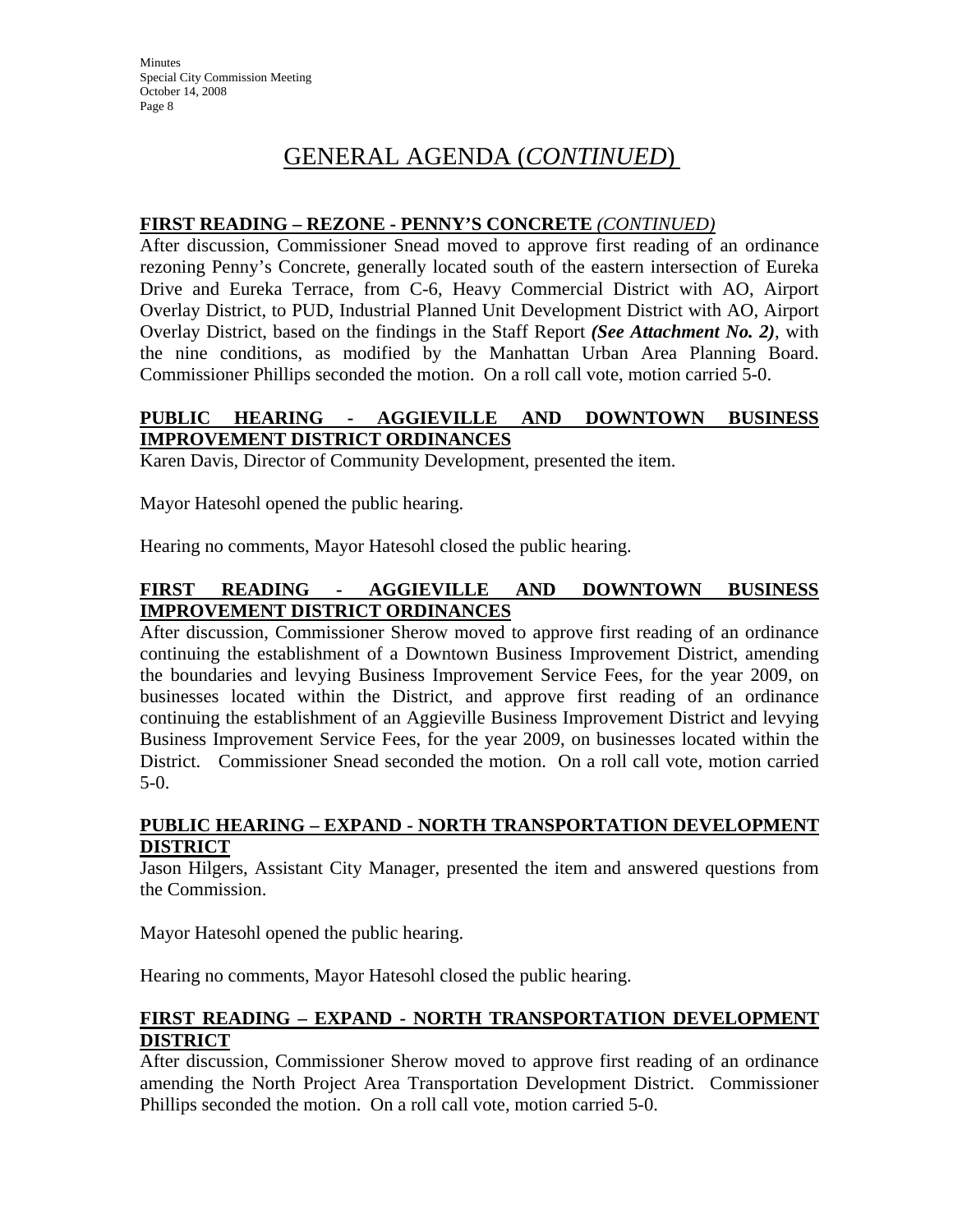Minutes Special City Commission Meeting October 14, 2008 Page 9

### **ITEM REMOVED FROM CONSENT AGENDA**

#### FIRST READING - AMEND - UNLAWFUL HOSTING OF MINORS

Katharine Jackson, Assistant City Attorney, presented an overview of the item.

Bill Frost, City Attorney, provided additional information on the proposed ordinance and responded to questions from the Commission regarding the clerical error that was made when the ordinance was amended in 2007.

After discussion, Commissioner Sherow moved to approved first reading of an ordinance amending Section 4-3 of the Code of Ordinances, relating to the unlawful hosting of minors. Commissioner Snead seconded the motion. On a roll call vote, motion carried 5- $\overline{0}$ .

#### **ADJOURNMENT**

At 8:25 p.m. the Commission adjourned.

Gary City Clerk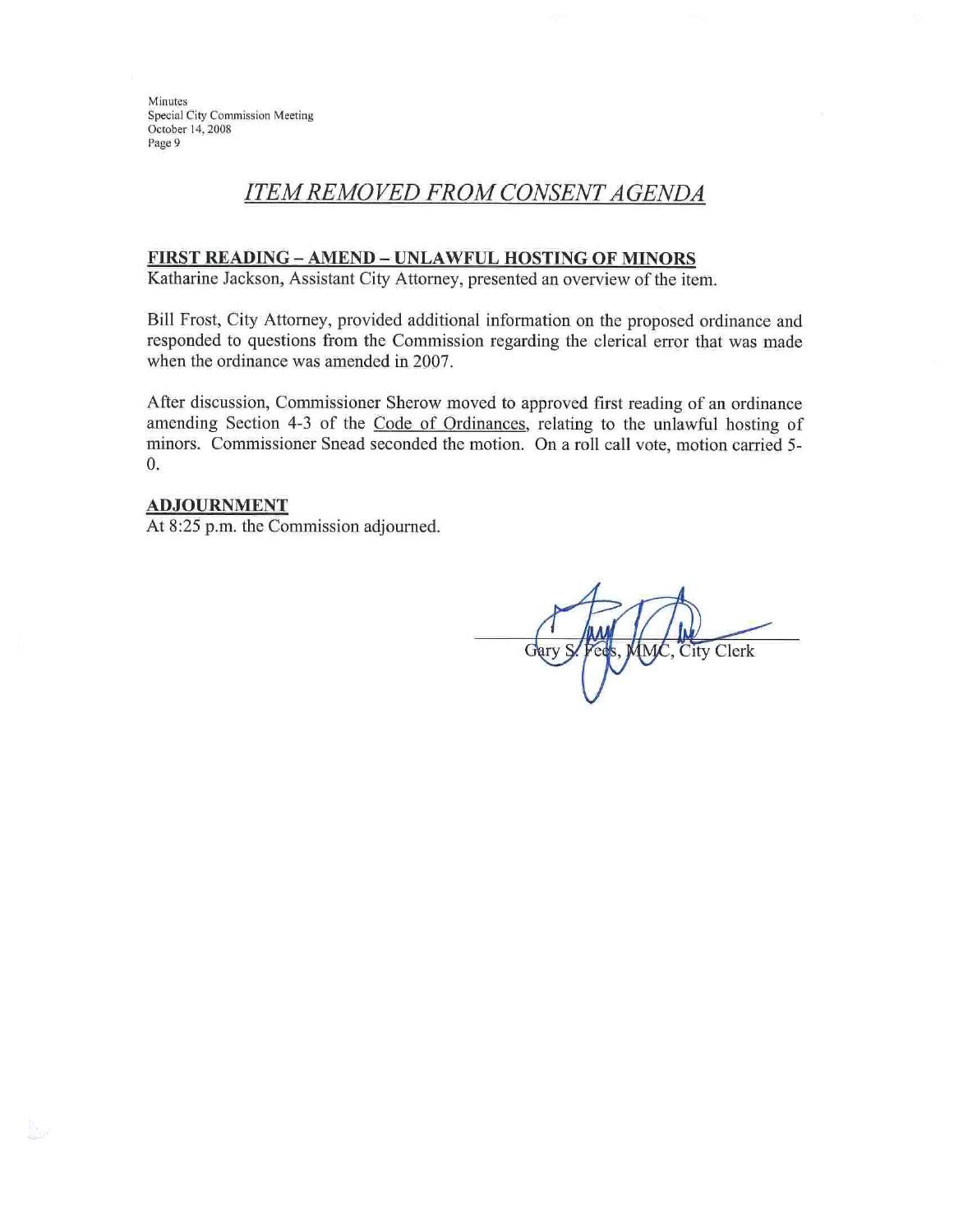### **Neighborhood Grant Review Committee Supplementary Funding Recommendations**

**Miller Ranch Homeowners' Association**: *Install new 5' sidewalk in the public right-ofway along the south side of Overhill Road between the intersection of Miller Parkway and Overhill Road and the intersection of Overhill Road and Crossgate Terrace* 

*Recommendation:* The Committee decided unanimously to recommend **denial** of this application for sidewalk construction along Overhill Road, citing specific inconsistencies with the guidelines of the Neighborhood Grant Program (primarily, that the project be on public property) and concerns that  $-$  if funded  $-$  this project could set a precedent that would encourage other property owners to apply for Grant funds to offset the costs of their sidewalk repair/maintenance projects required by City Ordinance.

**Rolling Hills Homeowners' Association**: *Repair stone wall in the public right-of-way at the intersection of Bethany Drive and Bethany Circle; replace missing street signs*

**Recommendation:** The Committee members thought that their concerns with the original application were addressed appropriately, and unanimously recommended **approval** of the revised funding request in the maximum allowable amount of **\$2,000.00**.

**Western Lee Heights Neighborhood Association**: *"Trees for Lee's Playground"*

*Recommendation:* The Committee unanimously recommends **approval** of this application, which would fund **\$1,165.00** of the total estimated cost of \$1,265.00.

**Miller Ranch Homeowners' Association**: *Replace paved pedestrian trail between Bradford Terrace and Birch Court* 

*Recommendation:* The Committee decided unanimously to recommend **approval** of this application in the maximum allowable amount of **2,000.00**.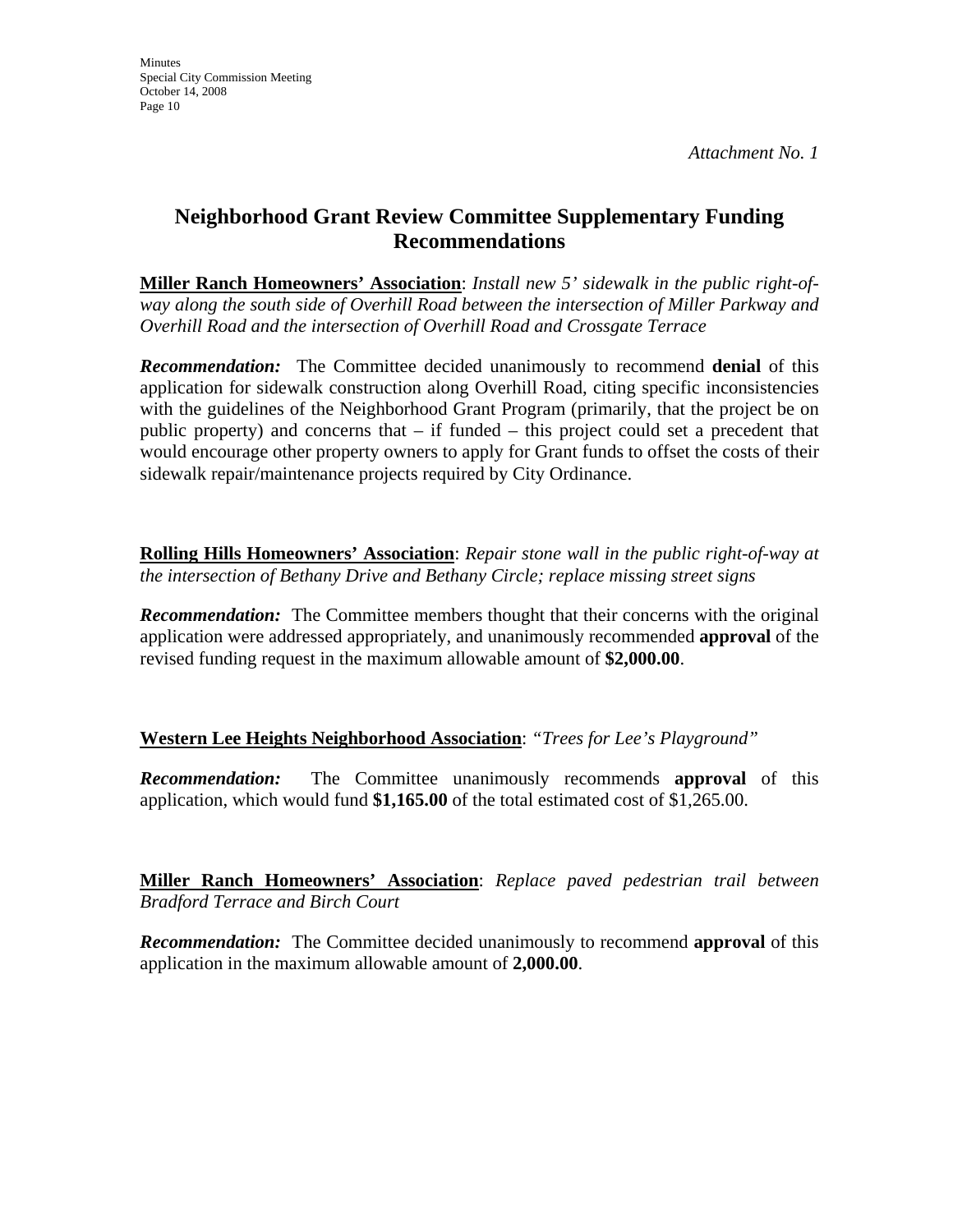#### **STAFF REPORT**

### **APPLICATION TO REZONE PROPERTY TO PLANNED UNIT DEVELOPMENT DISTRICT**

### **BACKGROUND**

**FROM:** C-6, Heavy Commercial District, with AO, Airport Overlay District.

**TO:** PUD, Industrial Planned Unit Development District, with AO, Airport Overlay District.

**APPLICANT:** Penney's Concrete Inc. - David Hoover, President.

**ADDRESS:** 23400 West 82<sup>nd</sup> Street, Shawnee Mission, KS 66227.

**OWNER:** SSF Development, LLC % SCI of Manhattan Inc. – Tim Schultz.

**ADDRESS:** 1213 Hylton Heights, Ste 129, Manhattan, KS 66502.

**DATE OF PUBLIC NOTICE PUBLICATION:** Monday, August 25, 2008.

**DATE OF PUBLIC HEARING: PLANNING BOARD:** Monday, September 15, 2008.

**CITY COMMISSION:** Tuesday, October 14, 2008.

**LOCATION:** Generally located south of the eastern intersection of Eureka Drive and Eureka Terrace along the east side of Eureka Terrace, and immediately south of Star Lumber & Supply.

**AREA:** Total area: 6.6 acres, which will consist of Lot 12 (2.299 acres), Lot 13 (1.382 acres),

Lot 14 (1.481acres), and Lot 15 (1.481 acres.)

**PROPOSED USE:** The proposed use is a permanent Concrete Batch Plant, a portable Concrete Batch Plant, the production and storage of concrete landscaping blocks for retaining walls, office, other accessory uses such as landscaping, lighting, signage, and a future shop. Both plants may operate on the site if concrete demand requires both plants to operate concurrently, or the portable plant may relocate if demand for a remote site is needed. Kansas Department of Health and Environment (KDHE) air and water quality regulations affecting the use are attached. The property will be owned and maintained by Penny's Concrete Inc.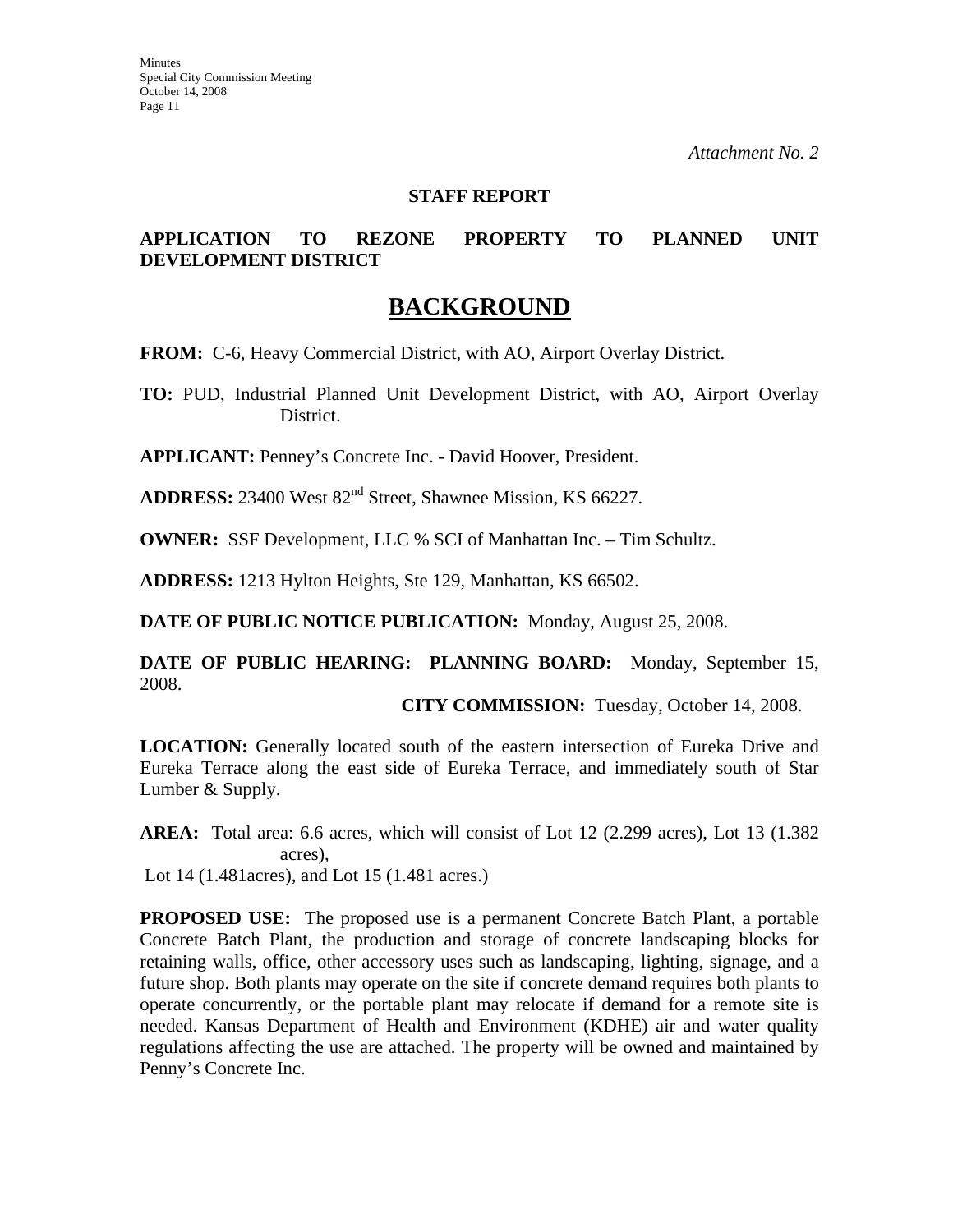Concrete Batch Plants and the other uses described above are permitted uses in the I-4, Heavy Industrial District (attached). However, proposed setbacks and screening, which will exceed the requirements of the I-4 District or the current C-6 District.

The application documents indicate there will be ten employees initially consisting of drivers and plant operators. Hours of operation are from 6 a.m. to 7 p.m., with other hours possible depending on concrete demand. For example, in summer months, deliveries may be made to sites at 3 a.m. due to hot weather. On an average day, from 30 to 46 trucks may be in and out of the PUD.

**PROPOSED BUILDINGS AND STRUCTURES:** Two concrete batch plants, one of which is a fixed structure inside a shell building and is a permanent plant on the site. The second plant is portable and can be relocated as needed, or may be operational in the PUD, to meet concrete demand. Attached to the permanent batch plant is an office and shop. A separate future shop is shown to the north of the permanent batch plant (structural elements of the building and batch plants are shown on the PUD plan sheets.)

An above ground diesel fuel station and a wash-out pit are generally located in the northern part of the site, with aggregate storage generally in the southeastern part of the site. The washout pit is for cleaning of concrete trucks into sedimentation basins. Landscape block production and storage is in the north central part of the site, to the east of the future shop. A majority of the site will be concrete surfaced (62%). To capture the increased storm water runoff, a retention basis and drainage channels are proposed. The basin is proposed on the eastern side of the site with drainage channels on the north and south sides of the site.

A ground sign is proposed along Eureka Terrace. A flag pole is also proposed to the south of the ground sign. Flag poles are generally exempt from the yard requirements, provided no part of the flag extends beyond the property line.

The proposed PUD is on Lots 12-15 of the Eureka Addition. Proposed building placement over lot lines may require a Final Plat to create one lot in order to address Building Code requirements.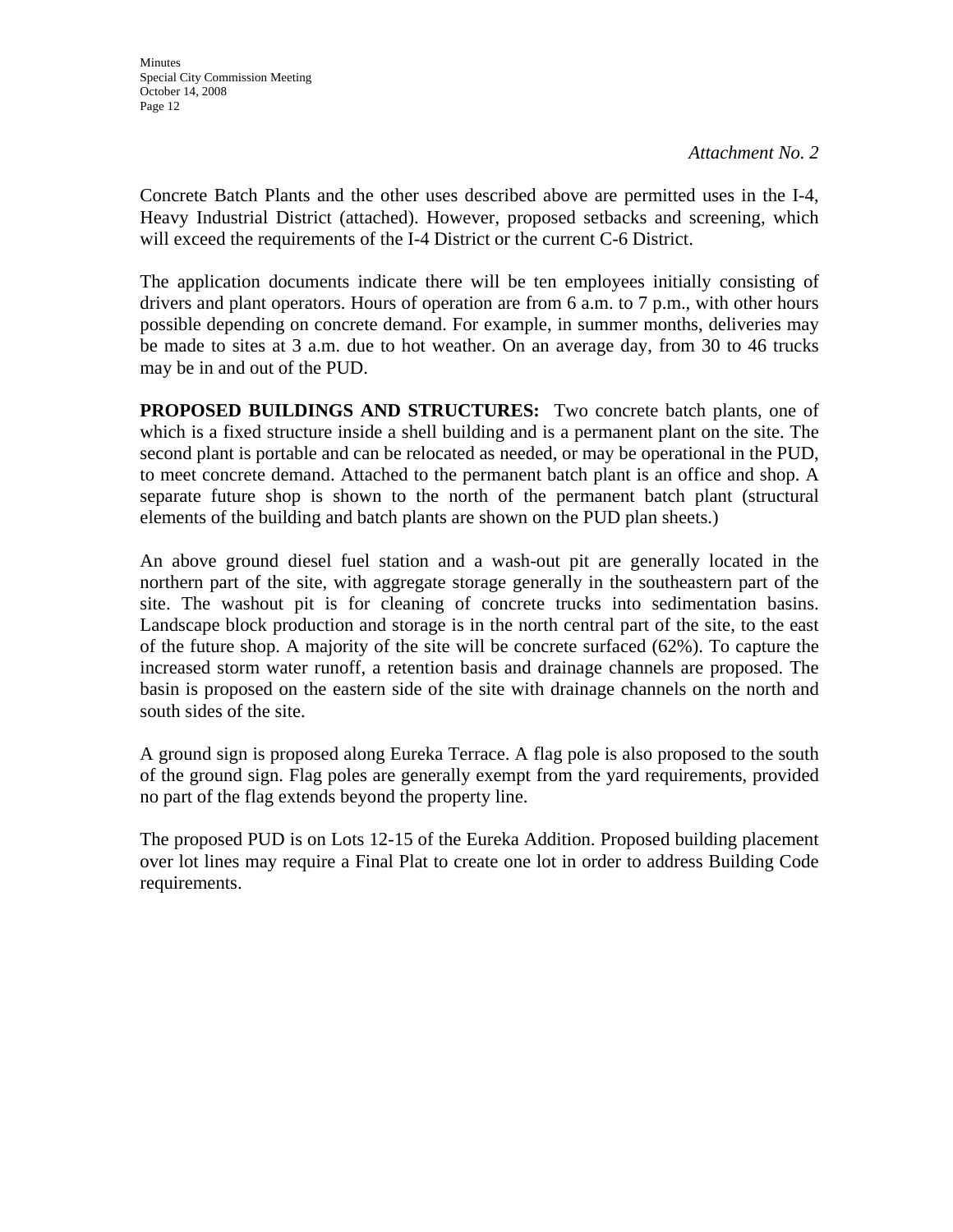Minutes Special City Commission Meeting October 14, 2008 Page 13

*Attachment No. 2* 

#### **PROPOSED LOT COVERAGE**

| <b>Use</b><br><b>Buildings and Structures</b> | <b>Square Feet</b><br>30,177 | <b>Percentage</b><br>11% |
|-----------------------------------------------|------------------------------|--------------------------|
| Driveways/Paving                              | 179,300                      | 62%                      |
| Landscape Area                                | 79,300                       | 27%                      |

#### **PROPOSED SIGNS**

The sign proposal consists of one ground sign, constructed of concrete, which measures seven feet in length by three feet six inches in height, or 24.5 square feet in area. The sign is externally lit and located parallel to Eureka Terrace and midway between the two access points to the site. The sign is set back approximately 20 feet from the front lot line. The proposed sign meets the sign requirements for the I-2, Industrial Park District, which is the recommended zoning district for industrial PUD signage. In addition, exempt signage such as address numerals and other exempt signs will be part of the proposal (attachment.)

**PROPOSED LIGHTING:** Thirty five foot light pole on a two foot six inch base and full cutoff lights on buildings.

### **REVIEW CRITERIA FOR PLANNED UNIT DEVELOPMENTS**

**1. LANDSCAPING:** Landscaping is functional for the heavy industrial nature of the site and will consist of a landscaped front yard of grass with foundation plantings along the front screening wall, facing Eureka Terrace. The perimeter of the site will be fenced along the north, south and east lot lines and landscaped inside the same perimeter with 98, five to six foot evergreen trees around the majority of those boundaries, except for the Breakout Area, see below under **DRAINAGE**, along the southeastern lot line, which will be landscaped with 14 ornamental trees to maintain conveyance of the flood waters in the Breakout Area. The proposed evergreens have a mature height of 40 to 50 feet. A short two to three foot berm is also proposed along the south lot line to elevate the evergreen trees to screen industrial operations in the southern part of the PUD. The northern, eastern and southern boundaries of the site will also include grass lines drainage ditches and the retention pond. Landscaped areas will be irrigated with underground systems and maintained by the applicant.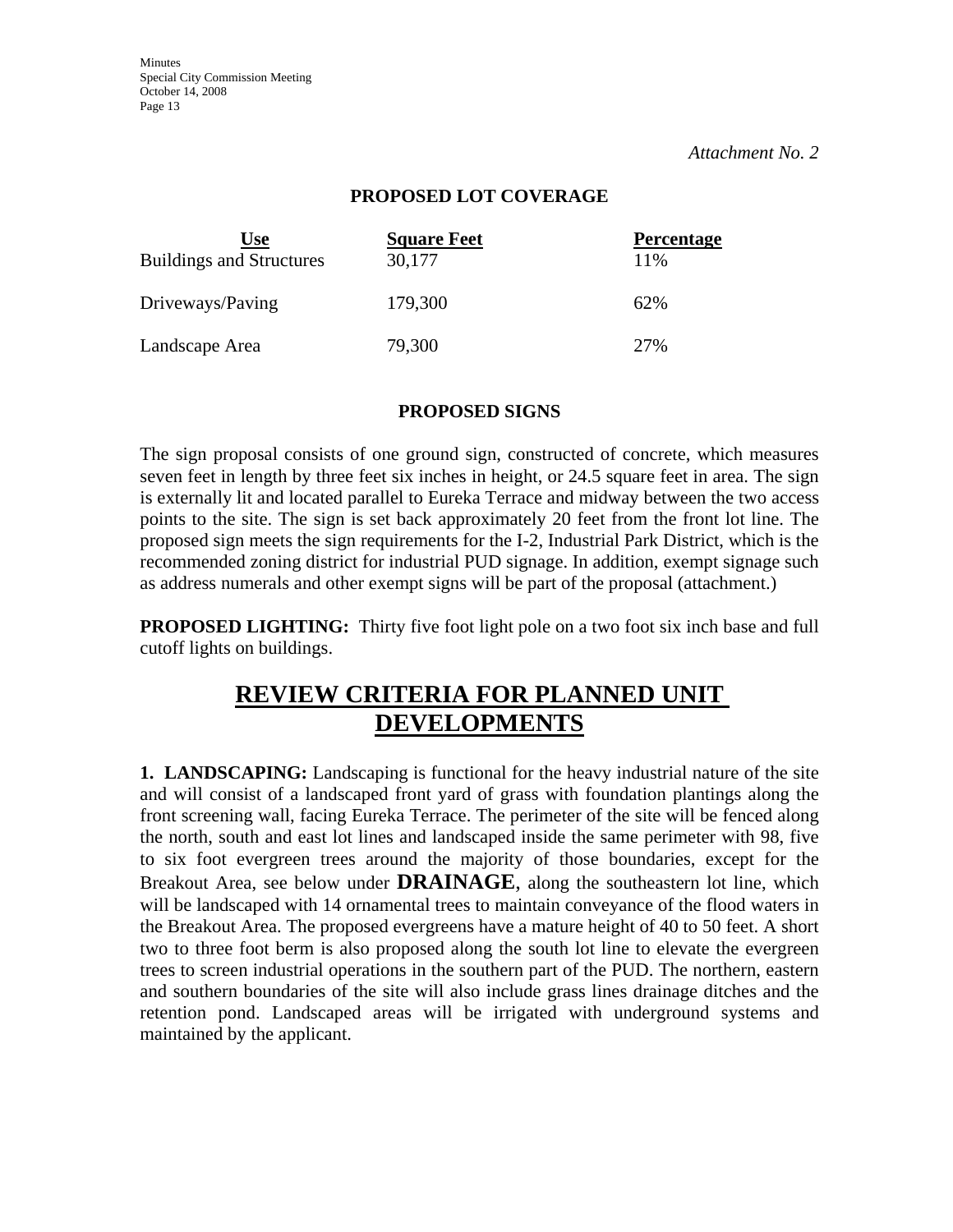**2. SCREENING:** A six foot eight inch concrete block screening wall is proposed along the majority of the eastern, Eureka Terrace frontage, except for two, four foot tall gray steel tubing entrance gates. The remainder of the site will be screened by a six foot slatted security fence on the east and south lot lines. There is an existing screening fence on the Star Lumber property abutting the proposed PUD; however, the applicant has proposed a dense row of evergreen trees to further screen the Star Lumber site. The bottom of fencing in the Breakout Area will elevated approximately two feet to allow conveyance of flood waters in the Breakout Area. Ornamental trees will be pruned to allow conveyance of flood waters.

Trash dumpsters are intended to be behind buildings.

**3. DRAINAGE:** A drainage study was submitted in 2006 with the Preliminary Plat for the entire Eureka Addition subdivision. The study was reviewed and accepted by the City Engineer (attachments.)

The proposed PUD will drain to grass lined drainage ditches along the north and south edges of the site or directly to the grass lined retention pond proposed on the east side of the PUD. The retention pond will be owned and maintained by the applicant. An updated description of the proposed retention basin and resulting storage was submitted by Monty Prescott, P.E., BG Consultants, dated September 10, 2008. The update was reviewed and accepted by the City Engineer (attachments.) The retention pond is designed to hold the 100 Year storm. If needed a storm water small pump will pump retained water into the City's storm water system, consisting of curb and gutter and storm water pipes and inlets, located near the northwest corner of the site.

Part of the proposed PUD is in the regulated and buildable portion of the 100 Year Flood Plain, with the remainder is in the 500 Year Flood Plain, which is not regulated.

Specifically, the southeastern portion of Lot 12 is in the 100 Year Flood Plain and divided into the buildable portion, Floodway Fringe, with development subject to the Flood Plain Regulations. A small portion in the 100 Year Flood Plain is in a unique area identified on the Flood Insurance Rate Map and Flood Insurance Study (FIS) as a Breakout Area. The Breakout Area is treated like a Floodway. The FIS indicates the Floodways of the Eureka Valley tributary were computed based on a reduced discharge due to a split flow from the north towards Eureka Lake. Because of this, the conveyance of flood waters must be maintained at 2,000 cubic feet per second in the Breakout Area (page 16 of the adopted Flood Insurance Study for Riley County and Incorporated Areas, February 4, 2005 attached.) The applicant's consultant, Monty Prescott, P.E., BG Engineering, provided a statement (attached), dated September 8, 2008 that the proposed ornamental trees would not interfere with the flood water conveyance within the Breakout Area. In addition, the slatted fence will be elevated 2.2 feet above grade for conveyance of flood water in the breakout Area. Prescott has verbally indicated that the slatted fence posts in the Breakout Area will not interfere with the conveyance of flood waters.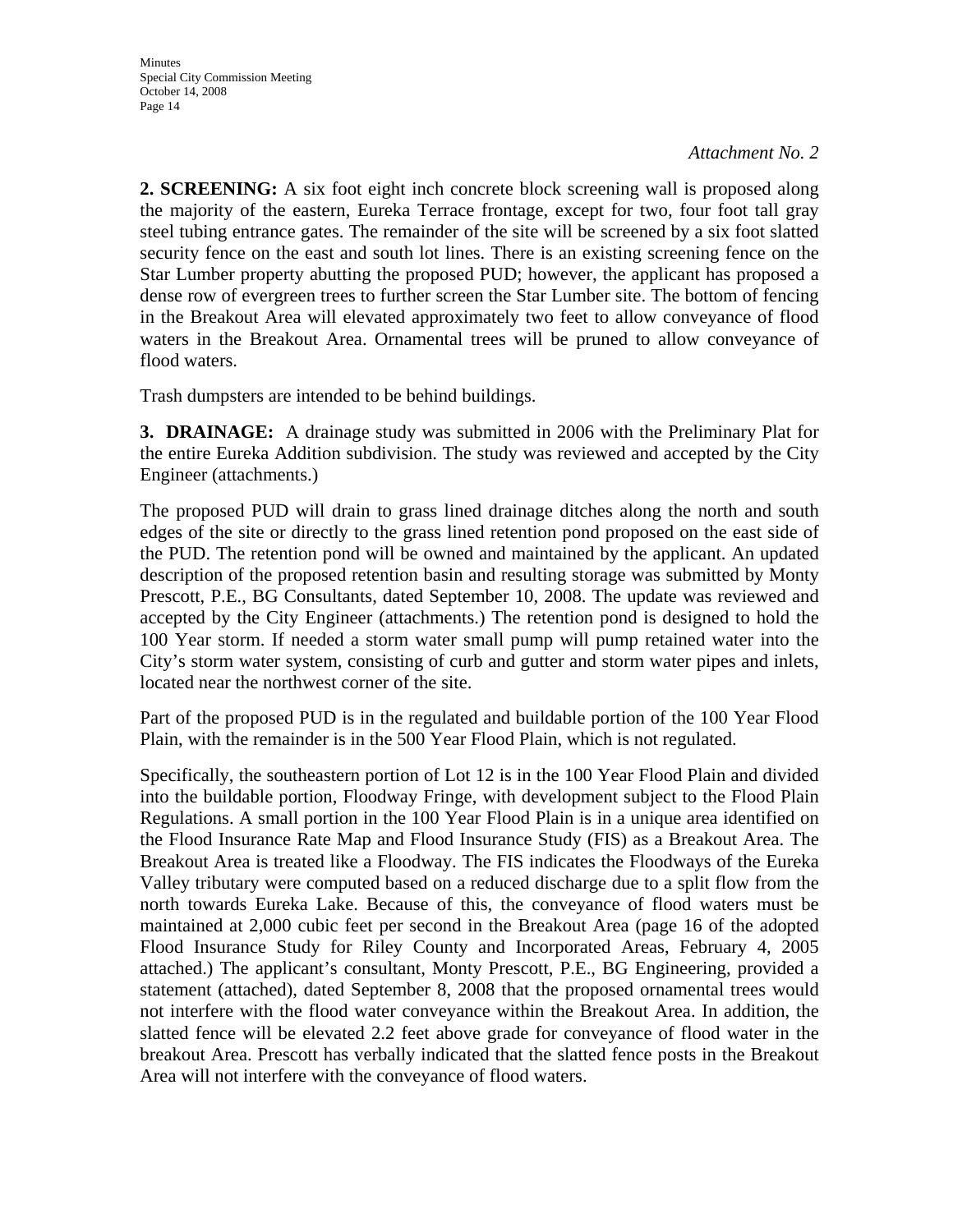Development is defined in Article X, Flood Plain Regulations, of the Manhattan Zoning Regulations and means "Any man-made change to improved or unimproved real estate, including but not limited to buildings or other structures, levees, levee systems, mining, dredging, filling, grading, paving, excavation or drilling operations or storage of equipment or materials located within the area of special flood hazard." A Flood Plain Development permit will need to be applied for and approved prior to development of that part of the site in both the Breakout Area and Floodway Fringe. Additional review by the Kansas Division of Water Resources may be needed dependent upon the extent of fill in the 100 Year Flood Plain and other factors.

**4. CIRCULATION:** Access to the PUD is safe and efficient. Access is from two curb cuts onto Eureka Terrace. Internal circulation within the industrial site is on concrete pavement. A small portion of Eureka Drive between Eureka Terrace and S. Scenic Drive is in the Riley County budget for improvement in 2009 (application documents page 4 of 6.) The site and Eureka Addition will be served by the future K-18 realignment, which currently shows the highway near the eastern boundary of the PUD (application documents page 4 of 7.)

### Traffic Analysis

A traffic analysis of the Eureka Addition was submitted with the Preliminary Plat and reviewed and accepted by the City Engineer (attachment.) An updated analysis was not required with the PUD application.

Minimal impact to the surrounding street system was determined with the Preliminary Plat. The number of vehicle trips associated with the concrete batch plat is minimal in comparison to the total number of trips expected with the full build out of the Eureka Addition. Based on the application documents, the Eureka Addition will generate 785 vehicles per day at the east entrance (Eureka Terrace and Eureka Drive) and 2,045 vehicles per day at the west entrance (Eureka Terrace and Eureka Drive). The proposed PUD will generate 60 to 92 trips per day (application documents page 4 of 6.)

### Sidewalks

A sidewalk was shown on the Preliminary Plat on the west side of the Eureka Addition, which met the requirement for sidewalks on local streets as required by the Manhattan Urban Area Subdivision Regulations.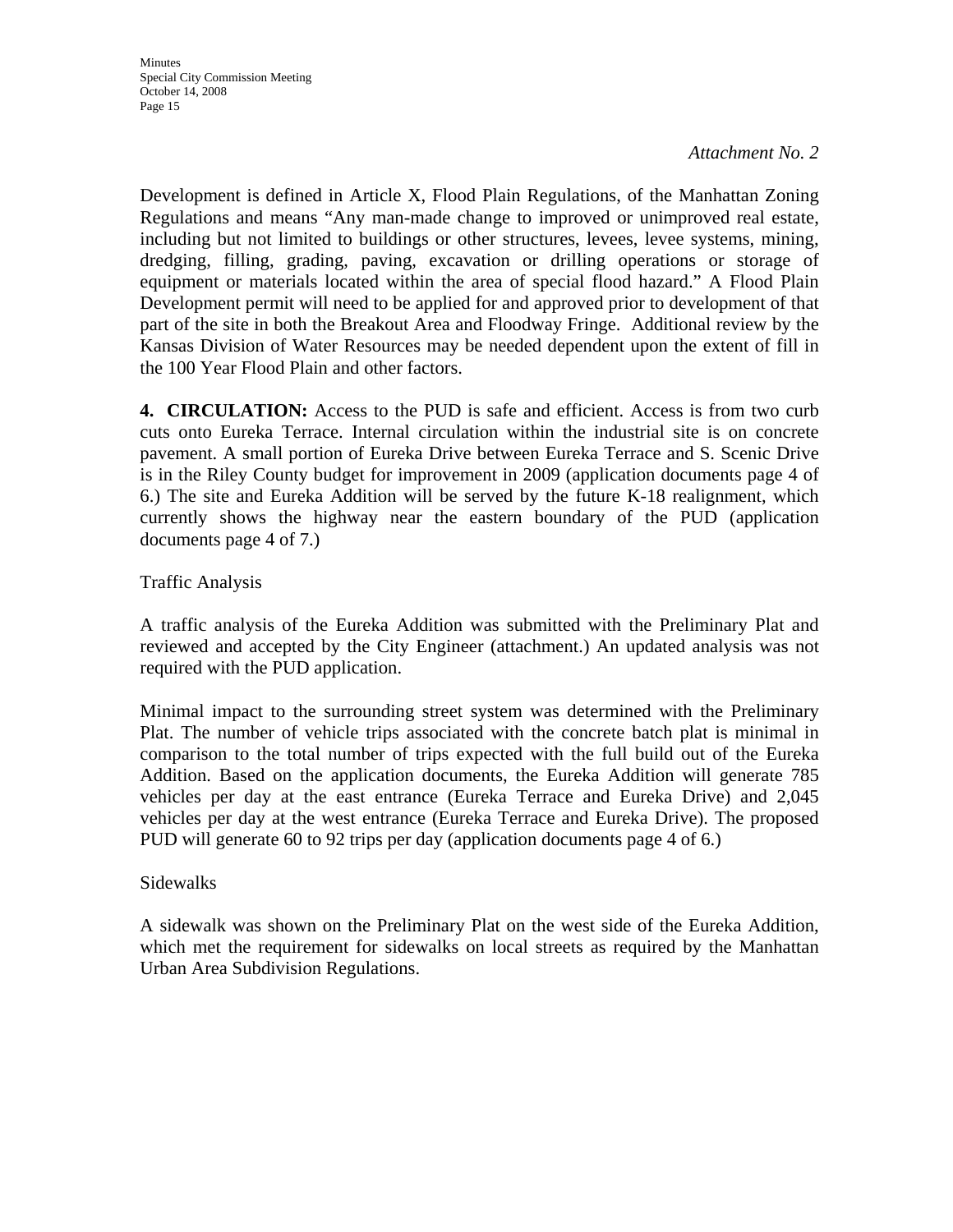Off-Street Parking

Off-street parking was calculated based on the floor area of the office/shop for Plant 1. A minimum of four spaces are required as a manufacturing and processing activity and seven are proposed. The future shop would require 20 parking spaces based on floor area. Adequate space for off-street parking is available on the site for concrete trucks and other vehicle storage.

**5. OPEN SPACE AND COMMON AREA:** The site is primarily a heavy industrial processing site for concrete production and storage. Open landscaped space around the perimeter of the site will be owned and maintained by the property owner.

**6. CHARACTER OF THE NEIGHBORHOOD:** A largely undeveloped light industrial/industrial park and heavy commercial neighborhood within the Eureka Addition, with Star Lumber & Supply being the only existing business in the subdivision. The neighborhood to the north of rezoning site is Star Lumber, the Flint Hills Job Corps Center and agricultural fields. The neighborhood to the immediate south and west of the rezoning site is undeveloped light industrial and industrial park lots. Further to the south are agricultural fields. The dominate use to the southwest is the Manhattan Regional Airport. Residential neighborhoods are to the west of the Eureka Addition. The neighborhood to the east of the rezoning site is the future realigned K-18 Highway Corridor. Its current use is an agricultural field. The Comprehensive Plan suggests the area to the east of the rezoning site and may develop as Industrial and Community Commercial. In the future, the neighborhood will be along a major highway corridor and continue to be an important gateway to the City.

# **MATTERS TO BE CONSIDERED WHEN CHANGING ZONING DISTRICTS**

**1. EXISTING USE:** The site is a vacant heavy commercial property, which is zoned and platted, and can be served by public improvements for heavy commercial land uses allowed in the C-6/AO District, as well as the permitted uses of the C-5, Highway Service Commercial District, subject to a Conditional Use Permit, which must be approved by the Manhattan Board of Zoning Appeals.

**2. PHYSICAL AND ENVIRONMENTAL CHARACTERISTICS:** The site is flat and covered with field grasses, and within the 100 Year and 500 Year flood Plains.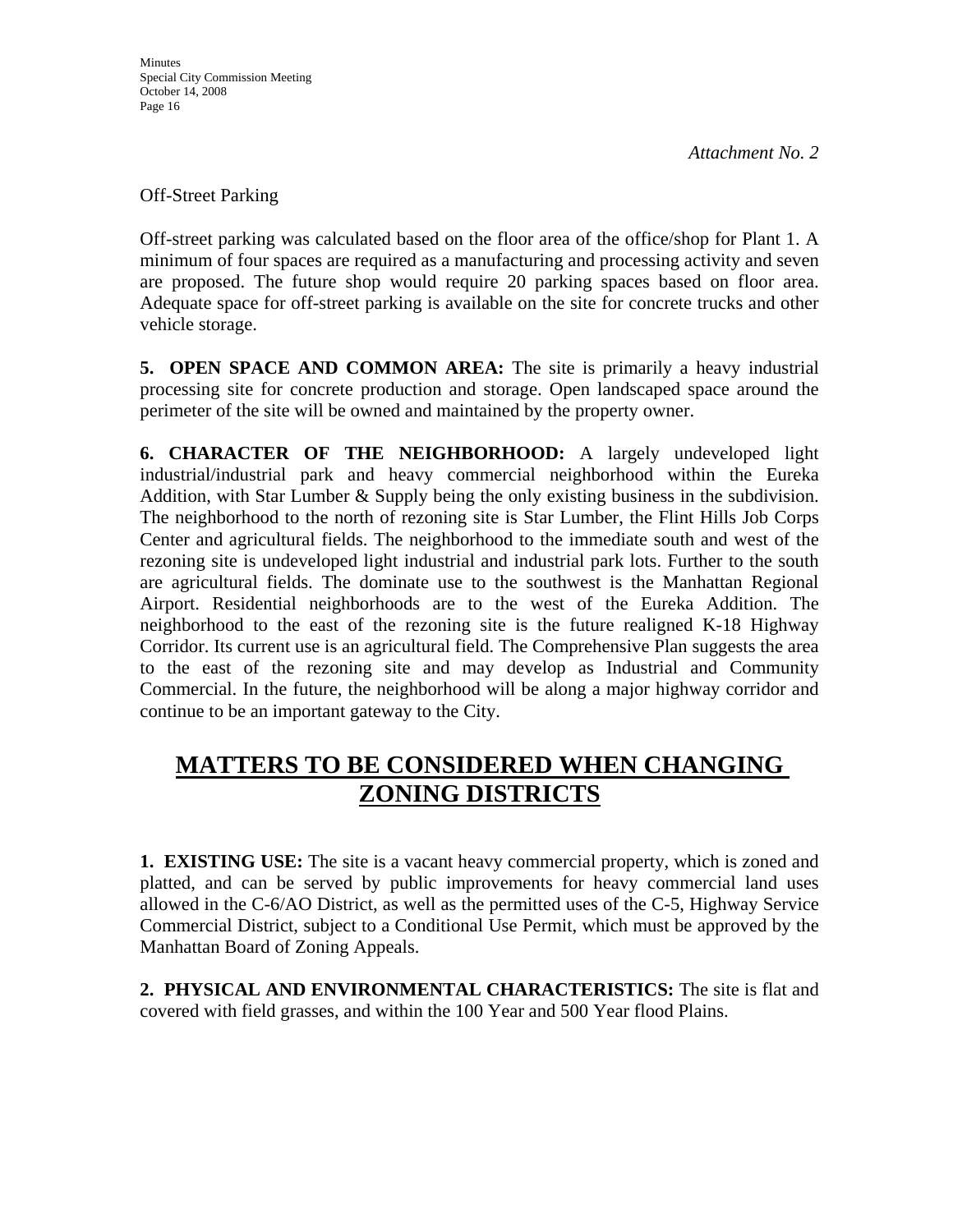The site is entirely within the Horizontal and Conical Zones of Manhattan's Regional Airport, which requires that the AO, Airport Overlay District, be added to the site. The northwest corner of the site is also within the Approach and Transitional Zones of the airport. Future uses (structures and trees), which are within these Zones may be required to obtain, and be granted, an Airport Compatible Use Permit prior to construction, planting or change to the structure or tree, see below under **CONSISTENCY WITH INTENT AND PURPOSE OF THE ZONING ORDINANCE** for further information concerning the AO District.

### **3. SURROUNDING LAND USE AND ZONING:**

**(a.) NORTH:** Lumber wholesale (Star Lumber & Supply, Eureka Drive, Flint Hills Job Corps, and agricultural fields; C-6/AO Districts, U, University District, and Riley County G-1, General Agricultural District.

**(b.) SOUTH:** Undeveloped heavy commercial lots and agricultural fields; C-6/AO Districts and Riley County G-1 District.

**(c.) EAST:** Agricultural fields, Eureka Drive, Scenic Drive, and K-18 highway; Riley County G-1 District.

**(d.) WEST:** Eureka Terrace, and undeveloped light industrial lots and undeveloped industrial park lots; I-3, Light Industrial District with AO District and I-2, Industrial Park District with AO District.

### **4. CHARACTER OF THE NEIGHBORHOOD:** See above under number **6, CHARACTER OF THE NEIGHBORHOOD**.

**5. SUITABILITY OF SITE FOR USES UNDER CURRENT ZONING:** The site is suitable for the Permitted and Conditional Uses of the C-6/AO Districts.

**6. COMPATIBILITY OF PROPOSED DISTRICT WITH NEARBY PROPERTIES AND EXTENT TO WHICH IT MAY HAVE DETRIMENTAL AFFECTS:** Nearby properties to the north are a lumber wholesale supply, Flint Hills Job Corps and Eureka Drive, a portion of which is within the City of Manhattan and a portion, between Eureka Terrace and Scenic Drive, is in Riley County. Nearby properties to the east are undeveloped County G-1. Nearby properties to the west are undeveloped light industrial and industrial park lots in the Eureka Addition. Further to the west are singlefamily homes in the Ady Addition; residential property lines are approximately 890 feet west of the rezoning site. Eventually, these residential neighborhoods will be separated by I-3, Light Industrial and I-2, Industrial Park development. Nearby properties to the south are undeveloped parts of the Eureka Addition, agricultural fields and the Manhattan Regional Airport.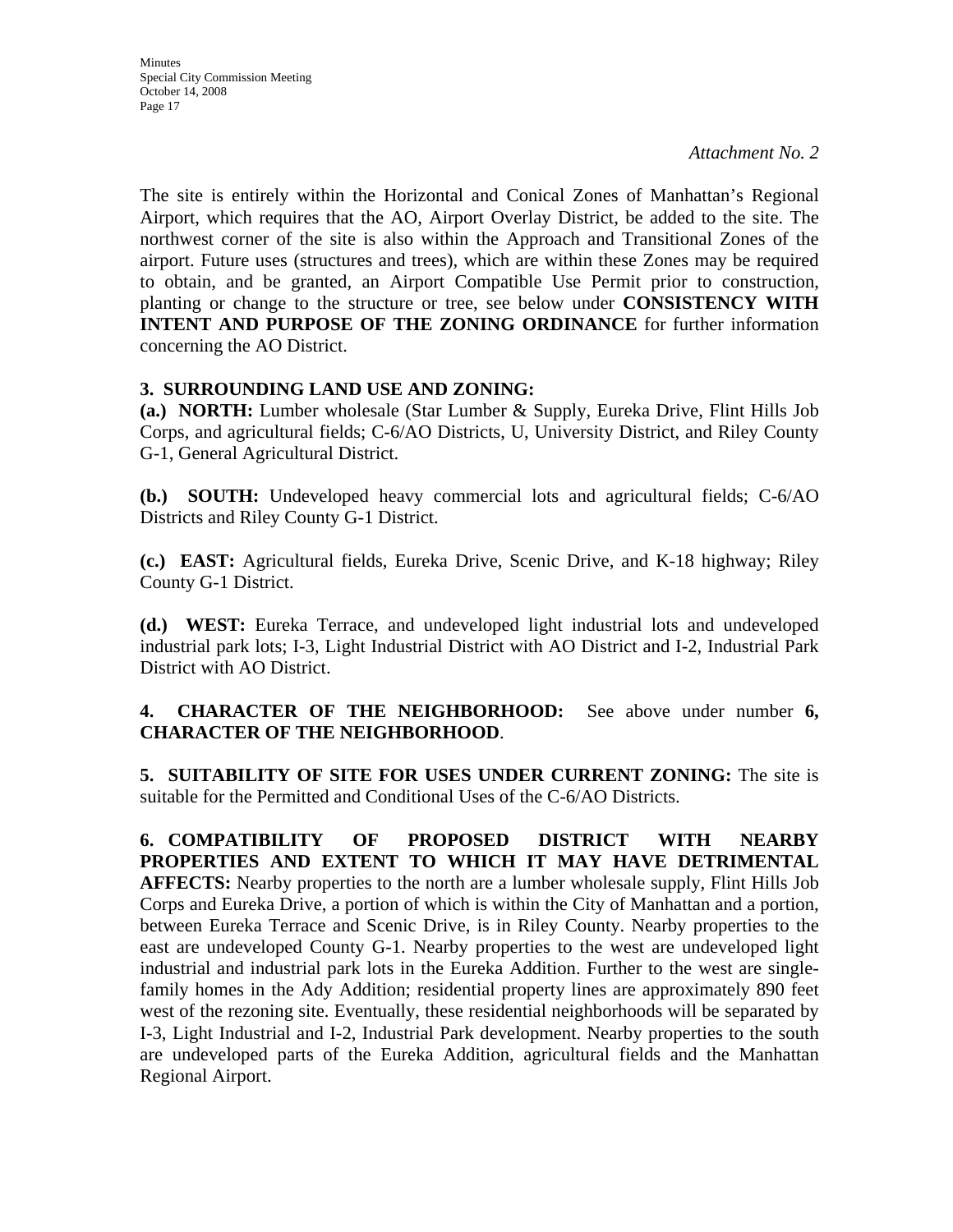Minutes Special City Commission Meeting October 14, 2008 Page 18

#### *Attachment No. 2*

Current, comparable, and proposed setbacks, as well as other limitations to development and operations on the site should reduce adverse impacts on nearby properties, resulting in a use compatible to the neighborhood.

#### **Setbacks**

The current C-6 District has a minimum 25 foot front yard setback. There is no minimum side yard or rear yard setback for uses in the C-6 District when abutting commercial or other zoning districts, other than residential districts. No residential districts abut the site. Likewise, the proposed PUD implements a permitted use of the I-4 District, and minimum front, side and rear yard requirements are the same as the current C-6 District. However, the proposed site plan depicts proposed structures and other activities at setbacks that are greater than the minimum required for either zoning district.

Proposed setbacks, with the exception of the concrete wall and off-street parking, exceed the minimum requirements of either the underlying C-6 District, or the I-4 District, if that zoning district was permitted.

The proposed PUD's front yard setback of the six foot eight inch concrete screening wall is 25 feet, which is consistent with either the C-6 District or I-4 District. Off-street parking is located immediately behind the wall and consistent with the two zoning districts.

Plant 1 and the office/shop's front yard setback 93 feet, and Plant 2's front yard setback is no less than 95 feet from the western front lot line along Eureka Terrace. Plant 1 and the office/shop's side yard setback are 235 feet from the northern side lot line and 258 feet from the south lot line. Plant 2's side yard setback is 40 feet from the southern side lot line and 460 feet from the north side lot line. Plant 1 and the office/shop and Plant 2's rear yard setbacks are 195 feet and approximately 200 feet, respectively, from the eastern rear lot line.

The future shop's front yard setback is 65 feet, north and south side yard setbacks are 53 feet and 480 feet, and the rear yard setback is 265 feet.

Front yard setbacks for the diesel fueling point and wash-pit are setback 215 feet and 315 feet, 150 feet and 60 feet from the northern side lot line, 510 feet and 560 feet, from the southern side lot line, and 165 feet and 60 feet, from the eastern rear lot line, all respectively.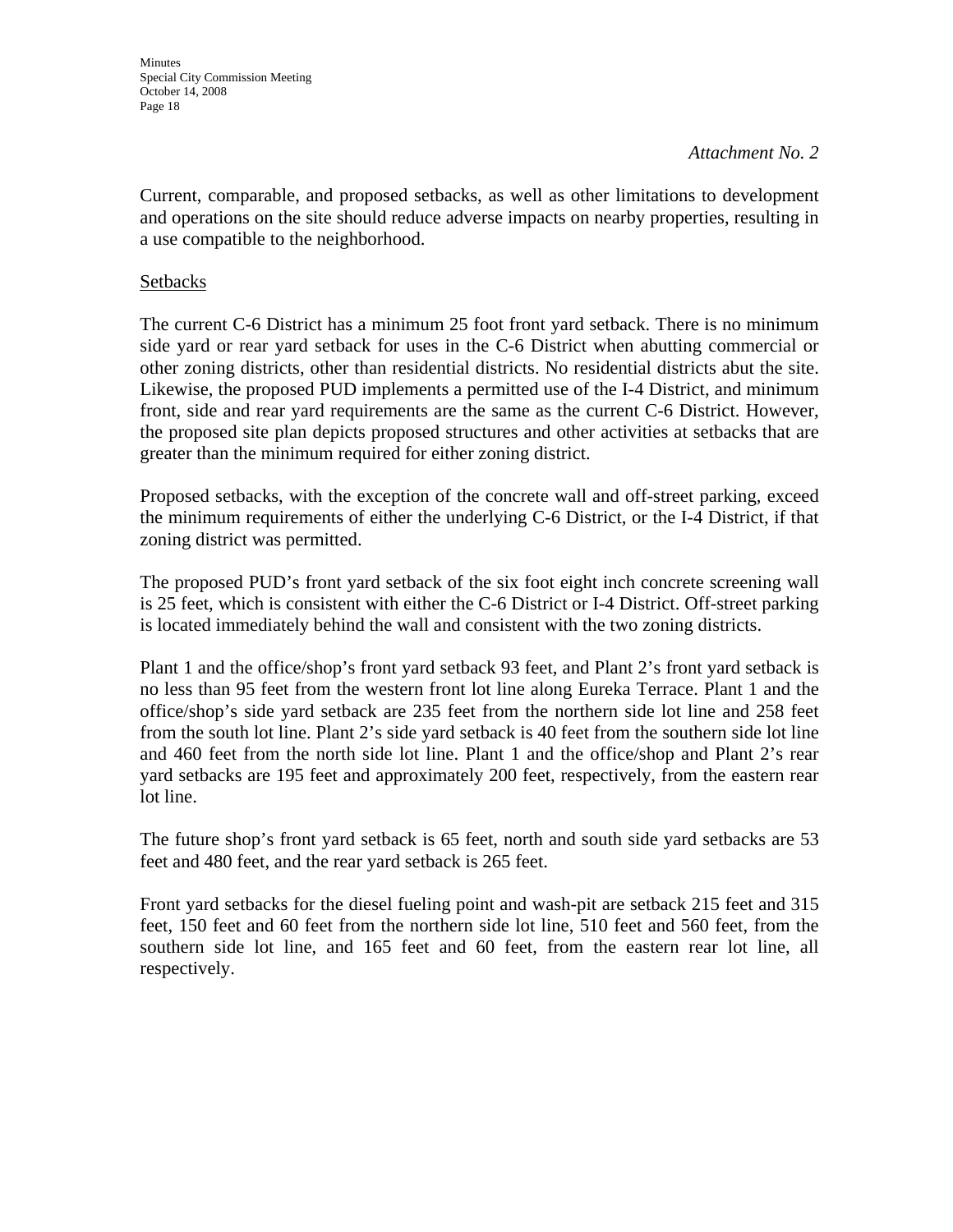The aggregate storage area in the southeastern part of the site is generally set back 230 feet from the front lot line, 245 feet and 40 feet from the northern and southern side lot lines, and 85 feet from the rear lot line. Aggregate storage will be stored in movable concrete block bins. KDHE requirements and applicant practices minimize blowing dust and other matter.

Block production and storage setbacks areas are generally 170 feet from the front lot line, 60 feet from the northern side lot line, 540 feet from the southern lot line, and 170 feet from the eastern rear lot line.

#### Other Site Limitations

As previously described above under **SCREENING**, the site will be well screened with a combination slatted fence and evergreen trees, with the exception being the Breakout Area where ornamental trees will be used to allow conveyance of flood waters.

The applicant has indicated the maximum height of aggregate storage is fifteen feet (application page 2 of 7.) Storage of aggregate will be in the area noted on the plan and in movable concrete block bins to meet demand. The applicant's dust reduction process also includes a sprinkler system in aggregate storage areas, as well as dust control systems with each batch plant. The concrete batch plants are subject to particulate emission standards and air quality permits, which are required by KDHE. In addition, water control pollution permits must be obtained form KDHE and a federal permit for authorization of discharge under the National Pollutant Discharge Elimination System.

The proposed PUD is entirely within the Horizontal and Conical Zones of Manhattan's Regional Airport, which requires that the AO, Airport Overlay District, be added to the site. The northwest corner of the site is also within the Approach and Transitional Zones of the airport. Future uses (structures and trees), which are within these Zones may be required to obtain, and be granted, an Airport Compatible Use Permit prior to construction, planting or change to the structure or tree (see below under **CONSISTENCY WITH INTENT AND PURPOSE OF THE ZONING ORDINANCE** for further information concerning the AO District).

The proposed maximum structure height in the PUD is 68 feet to the top of the cement silo. Schultz Construction requested the Federal Aviation Administration (FAA) conduct an aeronautical study for a proposed Concrete Batch Plant with a height of 100 feet on Lots 12-15, of the Eureka Addition. The FAA made a determination of no hazard to air navigation, based on a height of 100 feet for a proposed Concrete Batch Plant, with a determination for each individual lot, subject to certain conditions set out in the determination (attachments.)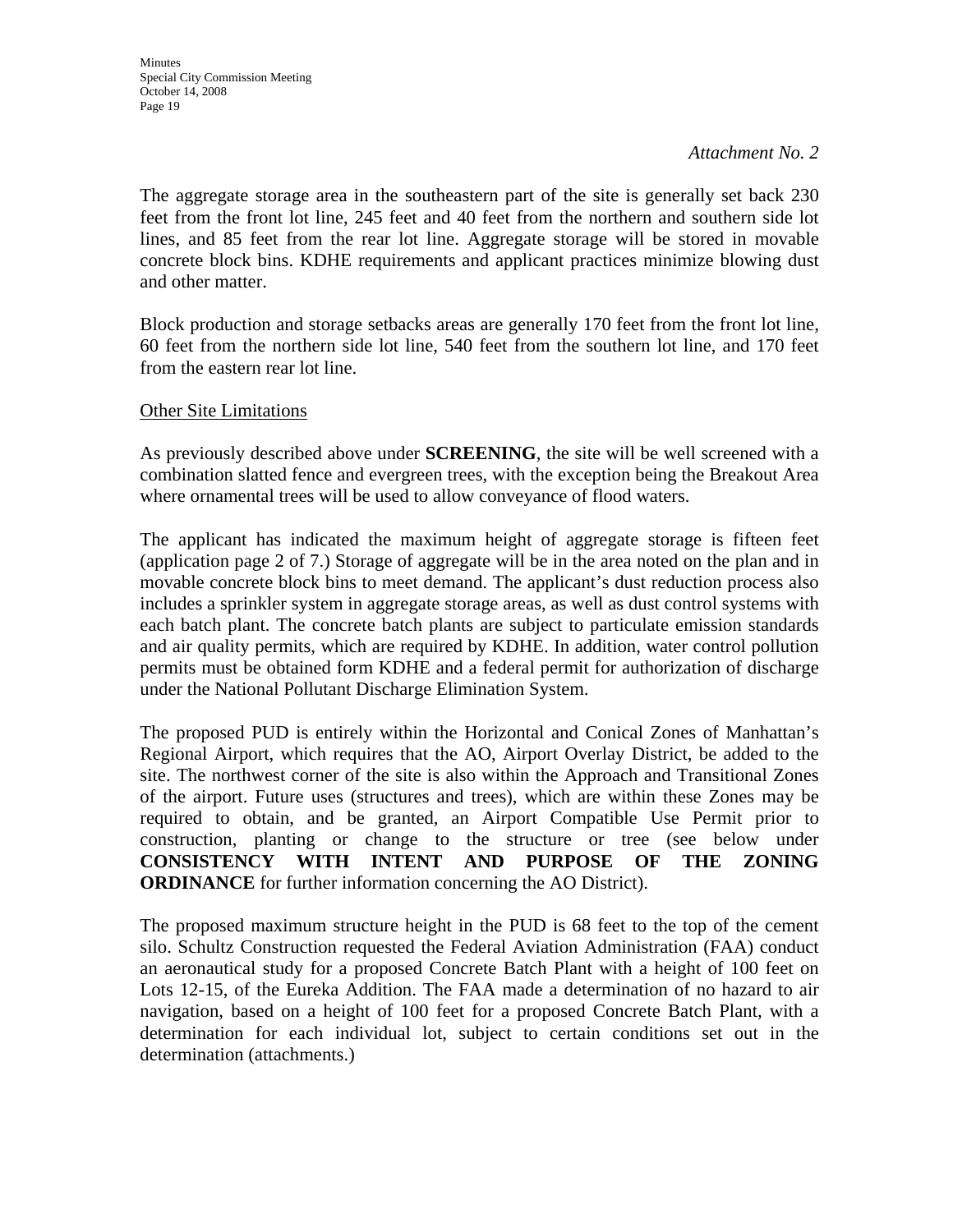While the proposed PUD is not consistent with the original intent of the light industrial/industrial park/heavy commercial nature of the Eureka Addition, the proposed Concrete Batch Plant, with significant screening and operational setbacks, should have reduced impacts on nearby properties beyond the Eureka Addition, the Eureka Addition, as well as along the future K-18 Highway corridor. The proposed PUD will be screened with a concrete wall on the west side of the site, except for two, four foot entry gates, and a densely planted row of evergreen trees around the remainder of the site, with the exception of the Breakout Area, which will be screened with ornamental trees. Building and outdoor activities are set back greater distances than are required by standard commercial and industrial districts. KDHE and FAA and other federal requirements impose environmental standards more stringent than commonly found with Use Limitations of the Manhattan Zoning Regulations, which are associated with commercial and industrial districts. In combination, the above factors should result in a compatible use with nearby properties.

### **7. CONFORMANCE WITH COMPREHENSIVE PLAN:**

The Southwest Planning Area of the Future Land Use Map of the Manhattan Urban Area Comprehensive Plan designates the majority of the proposed Eureka Addition as Industrial (IND). The southern part of the site is designated Flood Hazard Area. The northwest corner of the site is within the Approach and Transitional Zones of the Manhattan Regional Airport, and entirely within the Horizontal and Conical Zones of the Airport, as shown on the Environmental Values and Constraints Map. The site is also within the Eureka Valley Special Planning Area.

Specific policy statements of the Comprehensive Plan, as they relate to the proposed rezoning site include:

*I 1: Characteristics. The Industrial designation is intended to provide locations for light and heavy manufacturing, warehousing and distribution, indoor and screened outdoor storage, and a wide range of other industrial services and operations. Typically, heavy industrial uses involve more intensive work processes, and may involve manufacturing or basic resource handling and/or extraction. Design controls within an Industrial area are not as extensive as in the Office/Research Park category and a broader range of uses is permitted*. (Chapter 4: Land Use and Growth Management, page 4-15)

*I 2: Location. Because of their potential environmental impacts, Industrial uses should generally be located away from population centers or must be adequately buffered. Traffic generated by industrial uses should not pass through residential areas. Sites should have access to one or more major arterials or highways capable of handling heavy truck traffic. Railroad access is also beneficial to certain types of heavy industrial uses. Light industrial uses can typically be located in areas that also contain some highway-oriented commercial uses, and might benefit from close proximity and better access to their local customer base.* (Chapter 4: Land Use and Growth Management, page 4-15)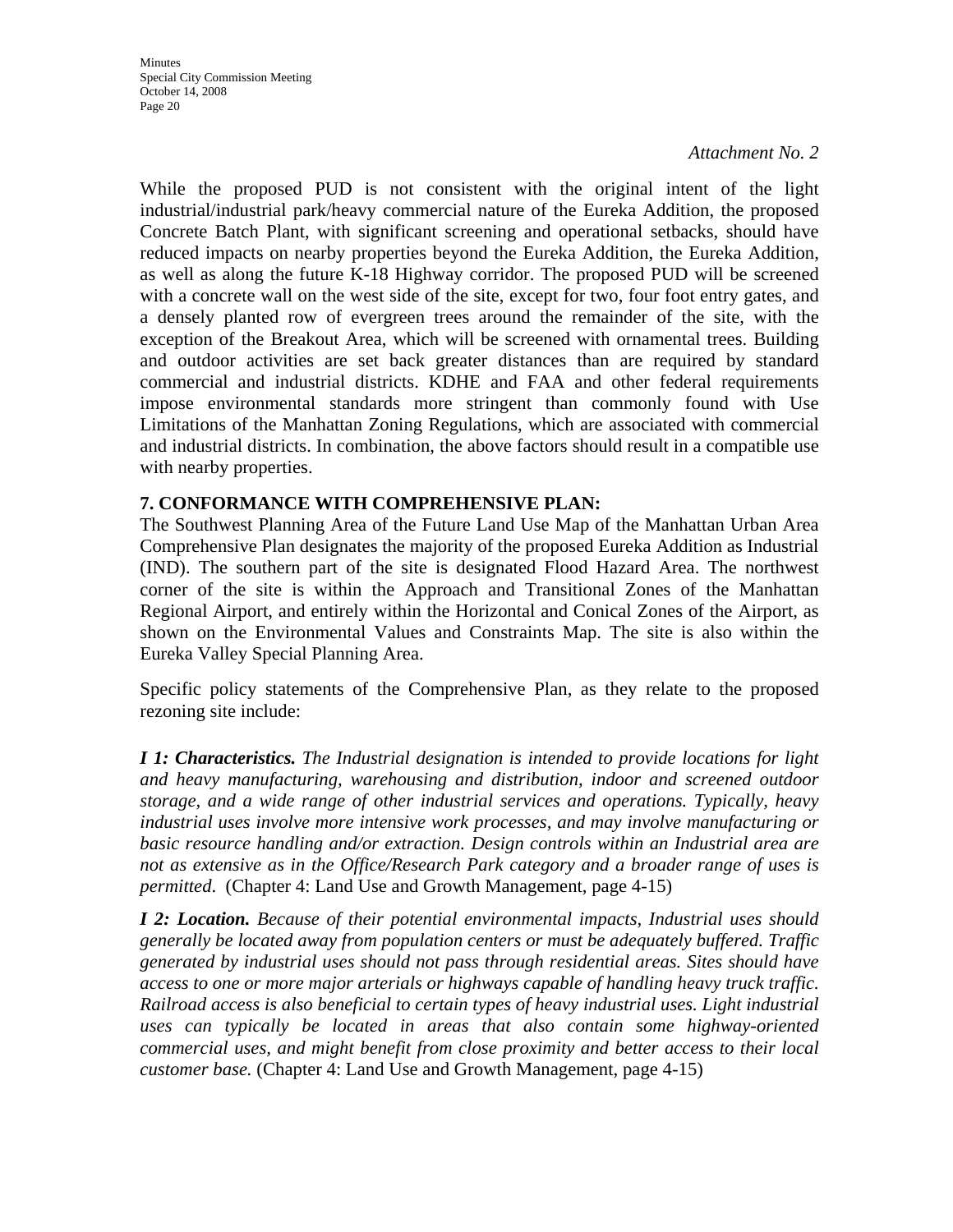*I 3: Screening. Storage, loading and work operations should be screened from view along all industrial area boundaries (when adjacent to non-industrial uses) and along all public streets.* (Chapter 4: Land Use and Growth Management, page 4-15)

*NRE 6: Natural Hazards. Development shall be prohibited in areas where natural hazards have been identified which have the potential to endanger life, resources, and property. Within the Manhattan Urban Area, these hazards include steep slopes (20% or greater slope), floodways, and other special flood hazard areas.* (Chapter 5, Natural Resources and Environment, page 5-3)

*EV 1: Manhattan Regional Airport. The location and design of future development should be compatible and consistent with the goals and policies of the Airport Master Plan.* (Chapter 13: Special Planning Area Policies, page 13-6)

*EV 7: Gateway Corridor Design. The Fort Riley Boulevard/K-18 Corridor leading into the community from the southwest, should be enhanced through such approaches as landscape treatments, coordinated signage and lighting and development of design guidelines in order to create an attractive gateway into the community.* (Chapter 13: Special Planning Area Policies, page 13-6)

The development within the 100 Year Flood Plain, Floodway Fringe and Breakout Area, is identified on Lot 12 and will be regulated according to the Flood Plain Regulations of the Manhattan Zoning Regulations. Development is defined in the Flood Plain Regulations and includes fill as well as excavation. A Flood Plain Development Permit is required for development in the 100 Year Flood Plain.

The AO District is proposed to be added to the underlying zoning district, which will control construction within the AO District.

The Comprehensive Plan recognizes that heavy industrial use is an activity within the IND category, which is a type of activity involving more intensive processes than other industrial activities. The proposed rezoning site will be near the proposed realignment of the K-18 Highway, which is noted as a Gateway to the City from the southwest. The proposed rezoning provides for screening of the site, which should provide a visual barrier from the public's view along the future highway realignment. The proposed rezoning conforms to the Comprehensive Plan.

### **8. ZONING HISTORY AND LENGTH OF TIME VACANT AS ZONED:**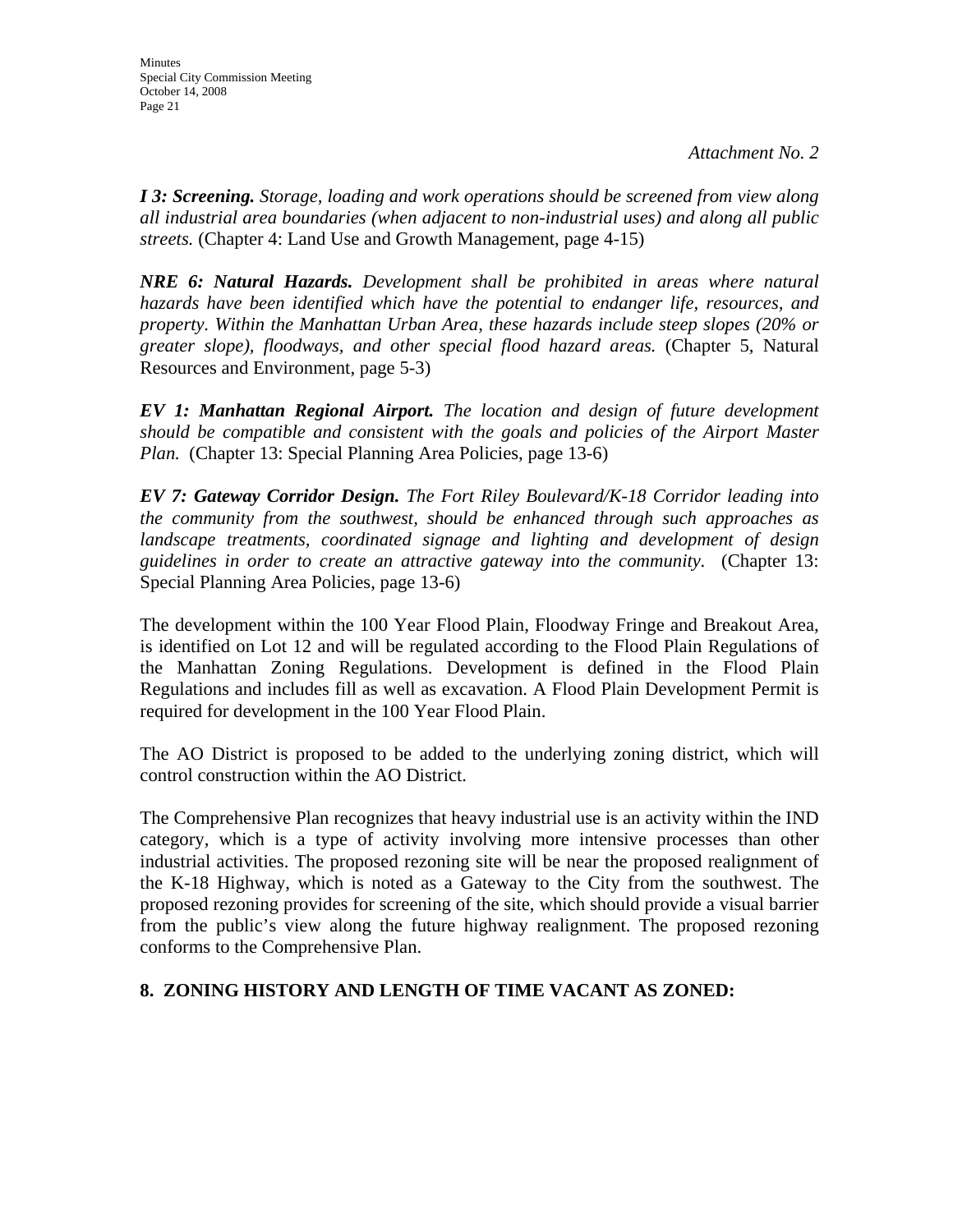Minutes Special City Commission Meeting October 14, 2008 Page 22

#### *Attachment No. 2*

- February 6, 2006: Manhattan Urban Area Planning Board considers annexation of the 53-acre site and conducts the public hearings on the proposed rezoning of three tracts of land from County G-1, General Agricultural District, and N-1, Airport Noise Hazard District, to I-2, Industrial Park District; C-6, Heavy Commercial District; and I-3, Light Industrial District, all with AO, Airport Overlay District. The Planning Board recommends approval of the annexation on a vote of 5-1; and recommended approval of the rezoning of three tracts of land on a vote of 5-1. The Board tabled the Preliminary Plat to the February 23, 2006, Planning Board meeting, on a vote of 6-0.
- February 21, 2006 City Commission, on a vote of 5-0, approves Resolution No 022106-A, requesting that the Board of Riley County Commissioners make positive findings regarding the island annexation of the proposed Eureka Addition.
- February 23, 2006 Manhattan Urban Area Planning Board approves Preliminary Plat 6- 0, with three conditions.
- March 16, 2006 Board of Riley County Commissioners considers island annexation request, as per K.S.A. 12-520c and tables for additional information.
- March 30, 2006 Board of Riley County Commissioners continues consideration of island annexation request, as per K.S.A. 12-520c, and approves Resolution No. 03006-13, finding that the annexation will not hinder development or prevent proper growth.
- April 18, 2006 City Commission approves first reading of ordinances annexing and rezoning the proposed Eureka Addition.
- May 2, 2006 City Commission approves Ordinance Nos. 6537 and 6538 annexing and rezoning the proposed Eureka Addition.
- August 7, 2006 Manhattan Urban Area Planning Board approves Final Plat Eureka Addition.
- September 5, 2006 City Commission accepts easements and rights-of-way as shown on the Final Plat Eureka Addition.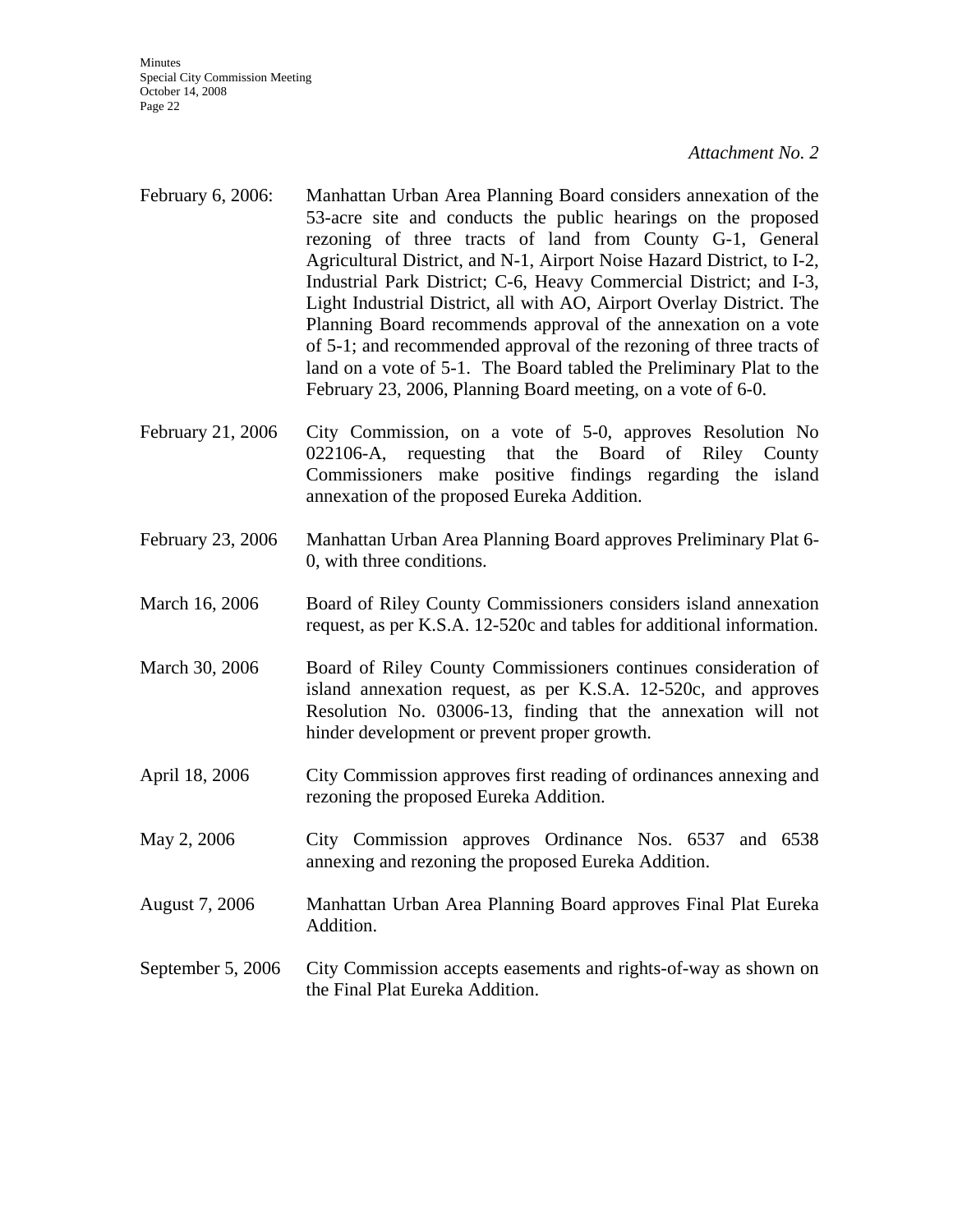July 21, 2008 Manhattan Urban Area Planning Board recommends denial, on a vote of 4-1, of the proposed rezoning of Lots 12 - 15, Eureka Addition, from C-6, Heavy Commercial District, with AO, Airport Overlay District, to I-4, Heavy Industrial District, with AO, Airport Overlay District, based on the findings in the Staff Report. Reynard voted against the motion.

**9. CONSISTENCY WITH INTENT AND PURPOSE OF THE ZONING ORDINANCE:** The intent and purpose of the Zoning Regulations is to protect the public health, safety, and general welfare; regulate the use of land and buildings within zoning districts to assure compatibility; and to protect property values.

The proposed PUD will establish a Concrete Batch Plant, which is a permitted use of the I-4, Heavy Industrial District. The I-4 District is designed to allow industries involved with the basic manufacturing and processing of raw materials which are apt to have an extensive impact on the surrounding area. The proposed PUD is limited to a single permitted use of the I-4 District and will provide setbacks, screening and other regulatory restrictions that mitigate the impact of the heavy industrial character of the site. In addition, the Manhattan Zoning Regulations only allow limited opportunities for Concrete Batch Plants, either in the I-4 District as a Permitted Use, or as a Conditional Use in the LM-SC, Light Manufacturing-Service Commercial District, and only for existing Concrete Batch Plants. The proposed PUD implements a recommendation of the Comprehensive Plan, subject to the conditions of approval.

The AO District "is intended to promote the use and development of land in a manner that is compatible with the continued operation and utility of the Manhattan Municipal Airport so as to protect the public investment in, and benefit provided by the facility to the region. The district also protects the public health, safety, convenience, and general welfare of citizens who utilize the facility or live and work in the vicinity by preventing the creation or establishment of obstructions or incompatible land uses that are hazardous to the airport's operation or the public welfare." Future uses (structures and trees, existing and proposed) in the AO District may be required to obtain an Airport Compatible Use Permit (AO District regulations attached.)

Development in the 100 Year Flood Plain is subject to the requirements of the Flood Plain Regulations of the Manhattan Zoning Regulations, which are intended to protect life and property from flooding.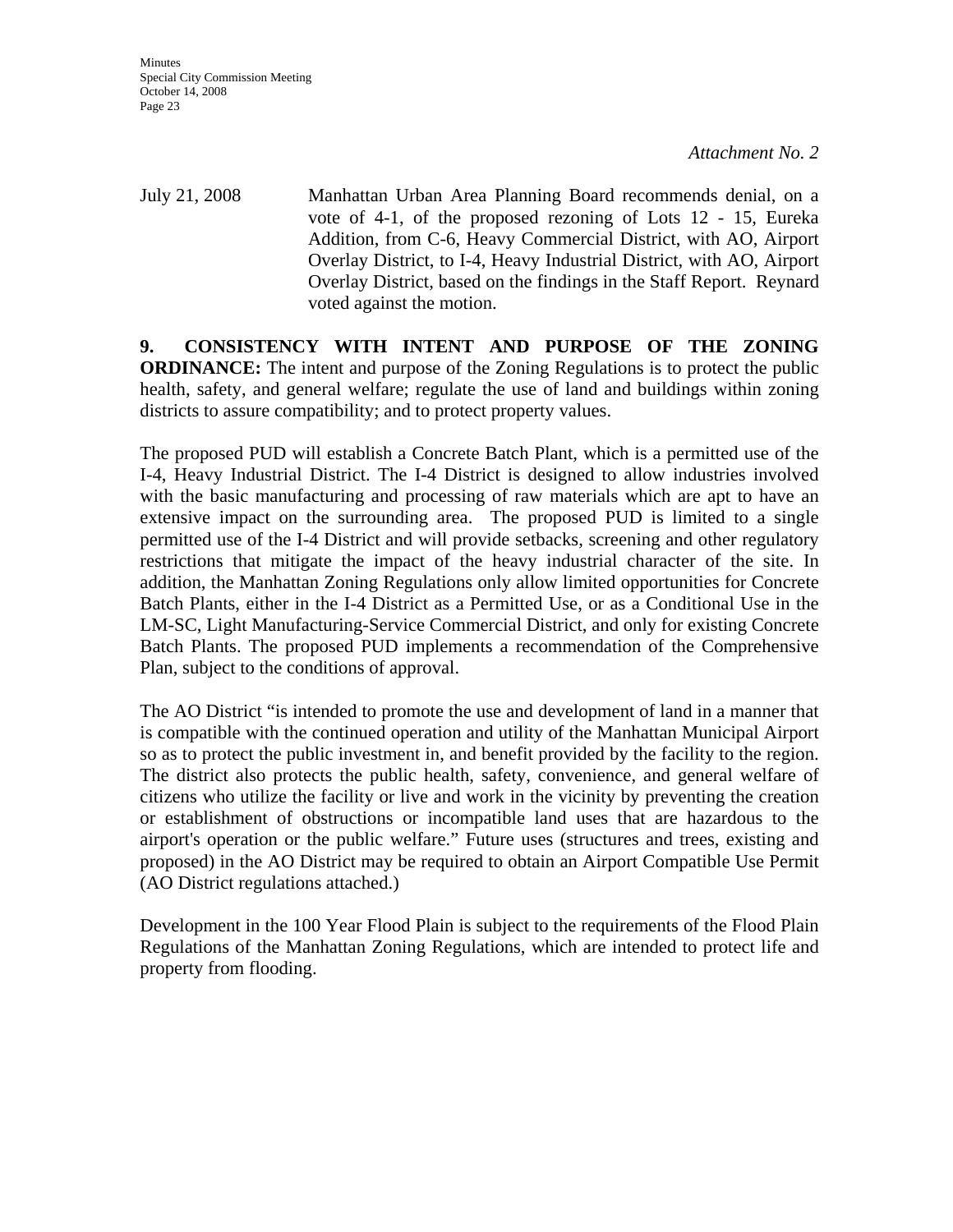**10. RELATIVE GAIN TO THE PUBLIC HEALTH, SAFETY AND WELFARE THAT DENIAL OF THE REQUEST WOULD ACCOMPLISH, COMPARED WITH THE HARDSHIP IMPOSED UPON THE INDIVIDUAL OWNER:** There appears to be no relative gain to the public that denial would accomplish compared to the hardship to the owner. The proposed PUD provides for local review and consideration of the use and its impact on the public, as well as state and federal permits for environmental impacts.

 The AO District requires that future uses be reviewed in order to protect airspace. The FAA made a determination of no hazard to air navigation, based on a height of 100 feet for a proposed Concrete Batch Plant on each individual lot, subject to certain conditions set out in the determination. Assuming the conditions are met, no adverse impact by the proposed structure is expected that would adversely affect safe and efficient use of navigable airspace by aircraft.

**11. ADEQUACY OF PUBLIC FACILITIES AND SERVICES:** Adequate street, sanitary sewer and water services are available to serve the proposed rezoning site.

### **12. OTHER APPLICABLE FACTORS:** None.

**13. STAFF COMMENTS AND RECOMMENDATION:** City Administration recommends approval of the proposed rezoning of Penny's Concrete PUD C-6, Heavy Commercial District, with AO, Airport Overlay District, to PUD, Industrial Planned Unit Development District, with AO, Airport Overlay District, with the following conditions:

- 1. Permitted uses shall include a permanent Concrete Batch Plant, a portable Concrete Batch Plant, the production and storage of concrete landscaping blocks, and a vehicle and equipment maintenance shop.
- 2. Perimeter and front yard landscaping and screening shall be provided as proposed.
- 3. Landscaping and irrigation shall be provided pursuant to a Landscaping Performance Agreement between the City and the owner, which shall be entered into prior to issuance of a building permit.
- 4. All landscaping and irrigation shall be maintained in good condition.
- 5. Light poles shall be provided as described in the application documents and shall be full cutoff design. Building lighting shall not cast direct light onto public or private streets or adjacent property and shall be full cut-off design.
- 6. Signage shall be provided as proposed to include one ground entry sign.
- 7. Exempt signage shall include signage described in Article VI, Section 6-104  $(A)(1),(2),(4),(5),(7)$  and  $(8)$ ; and Section 6-104  $(B)(2)$ , of the Manhattan Zoning Regulations. Temporary sales aids and portable signs, as described in Article VI, Signs, of the Manhattan Zoning Regulations, shall be prohibited.